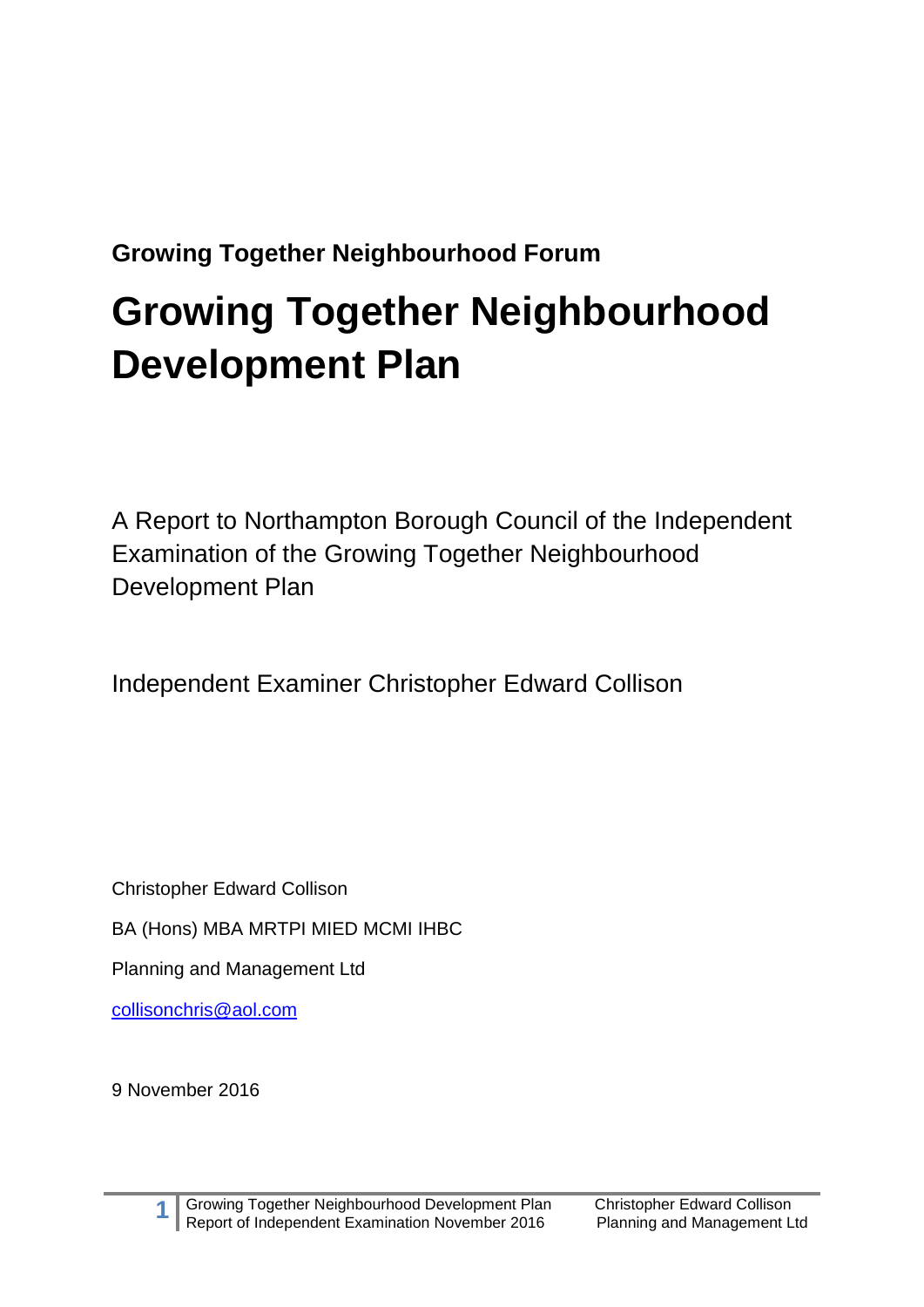## **Contents**

**Page 2014** 

| <b>Overall Finding</b>                                   | 3  |
|----------------------------------------------------------|----|
| <b>Neighbourhood Planning</b>                            | 4  |
| <b>Independent Examination</b>                           | 4  |
| <b>Basic Conditions and other statutory requirements</b> | 6  |
| <b>Documents</b>                                         | 9  |
| <b>Consultation</b>                                      | 10 |
| The Neighbourhood Plan taken as a whole                  | 11 |
| The Neighbourhood Plan policies                          | 19 |
| DES1: High quality design                                |    |
| H1: Housing mix                                          |    |
| H2: Small-scale housing development                      |    |
| DEV1: Priority development areas                         |    |
| CO1: Provision of community facilities                   |    |
| CO2: Loss of community facilities                        |    |
| RE1: Neighbourhood centres                               |    |
| OS1: Local green spaces                                  |    |
| OS2: Outdoor amenity space                               |    |
| T1: Pedestrian and cycle network                         |    |
|                                                          |    |
| <b>Summary and Referendum</b>                            | 32 |
| Annex: Minor corrections to the Neighbourhood Plan       | 34 |
|                                                          |    |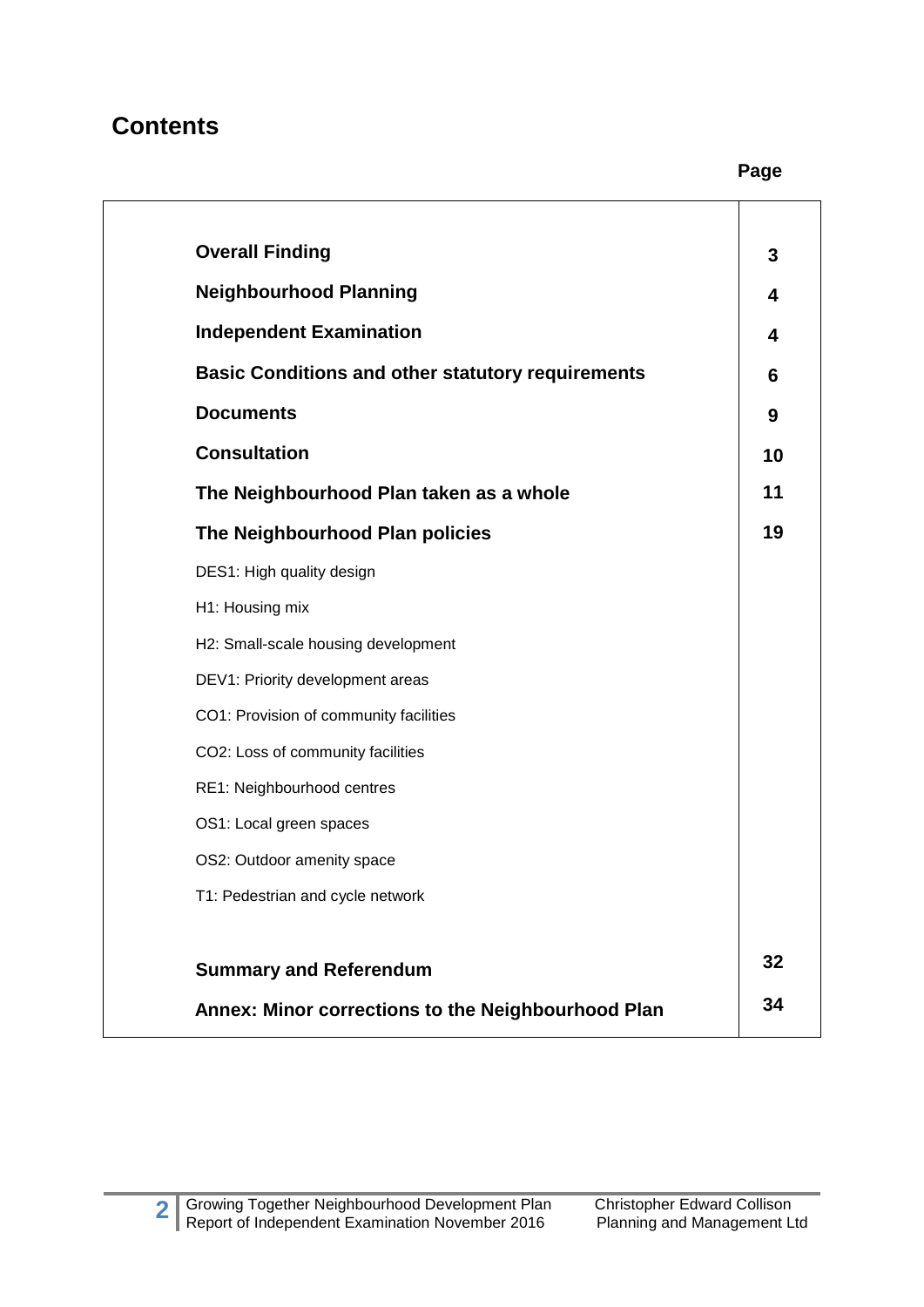# **Overall Finding**

This is the report of the Independent Examination of the Growing Together Neighbourhood Development Plan. The plan area is the entire Growing Together Neighbourhood Forum area that includes the communities of Blackthorn, Cherry Lodge, Goldings, Lings, Lumbertubs, and Overstone Lodge. The Plan period ends in 2029. The Neighbourhood Plan includes 10 policies relating to the development and use of land.

The report finds that subject to specified modifications the Neighbourhood Plan meets the Basic Conditions and other requirements to proceed to a local referendum within the Neighbourhood Area.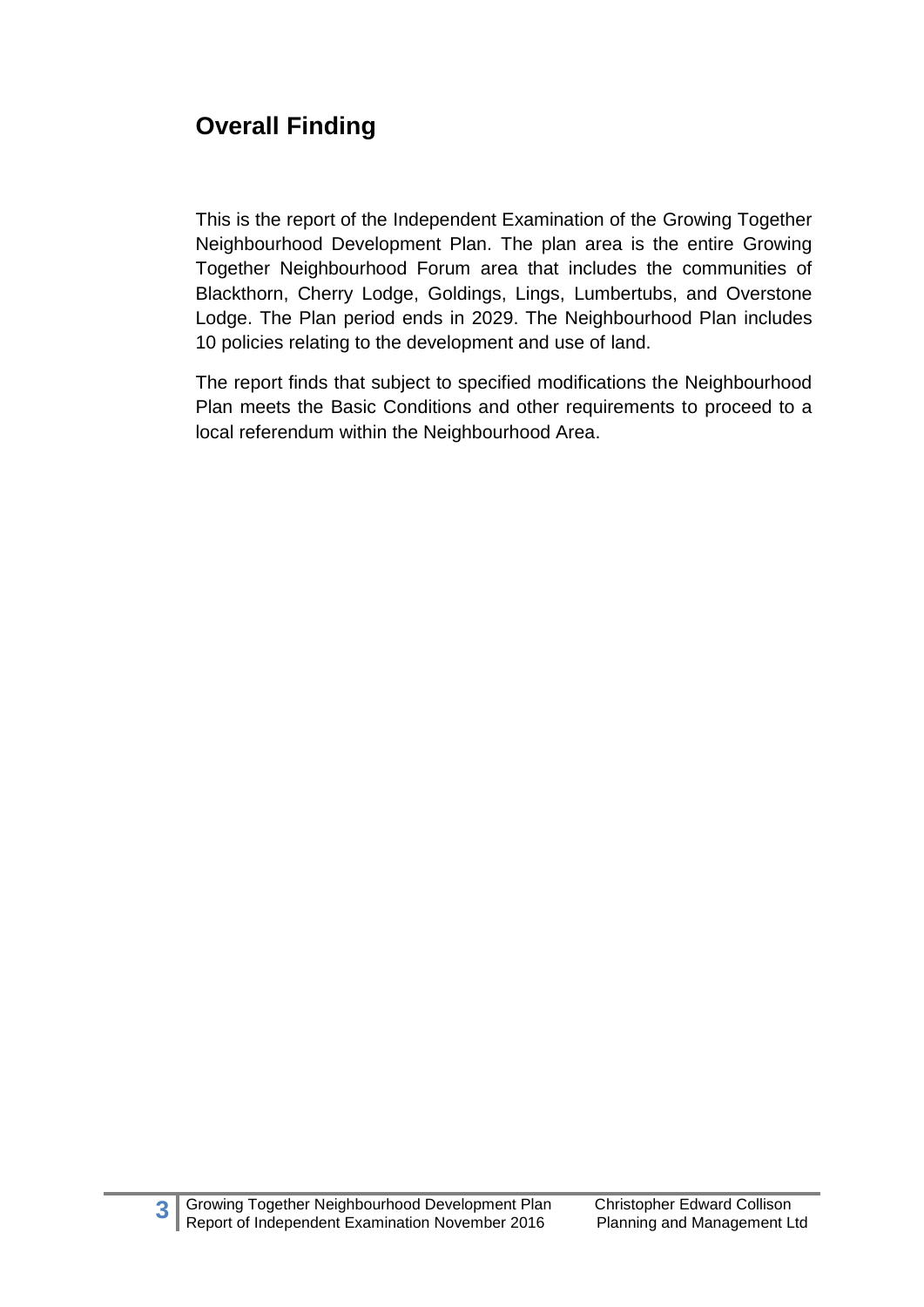# **Neighbourhood Planning**

- 1. The Localism Act 2011 empowers local communities to take responsibility for the preparation of elements of planning policy for their area through a neighbourhood development plan. The National Planning Policy Framework (the Framework) states that "*neighbourhood planning gives communities direct power to develop a shared vision for their neighbourhood and deliver the sustainable development they need*."<sup>1</sup>
- 2. Following satisfactory completion of the necessary preparation process neighbourhood development plans have statutory weight. Decisionmakers are obliged to make decisions on planning applications for the area that are in line with the neighbourhood development plan, unless material considerations indicate otherwise.
- 3. The Growing Together Neighbourhood Development Plan (the Neighbourhood Plan) has been prepared by Growing Together Neighbourhood Forum (the Forum), a qualifying body approved by Northampton Borough Council (the Borough Council) on 11 September 2013. I have read the constitution of the Forum. The Forum is able to prepare a neighbourhood plan, in respect of the Growing Together Neighbourhood Forum Neighbourhood Area which was formally designated by the Borough Council on 11 September 2013. Plan preparation has been progressed by the Forum which comprises the Growing Together Community Partnership plus a number of local stakeholders, including local residents, and also individuals from the local voluntary and public sectors.
- 4. The submission draft of the Neighbourhood Plan, along with the Consultation Statement and the Basic Conditions Statement, has been approved by the Forum for submission of the plan and accompanying documents to Northampton Borough Council. The Borough Council has submitted the Neighbourhood Plan to me for independent examination.

# **Independent Examination**

5. This report sets out the findings of the independent examination into the Neighbourhood Plan. <sup>2</sup> The report makes recommendations to the Borough Council including a recommendation as to whether or not the

<sup>1</sup> Paragraph 183 National Planning Policy Framework (2012)

<sup>2</sup> Paragraph 10 Schedule 4B Town and Country Planning Act 1990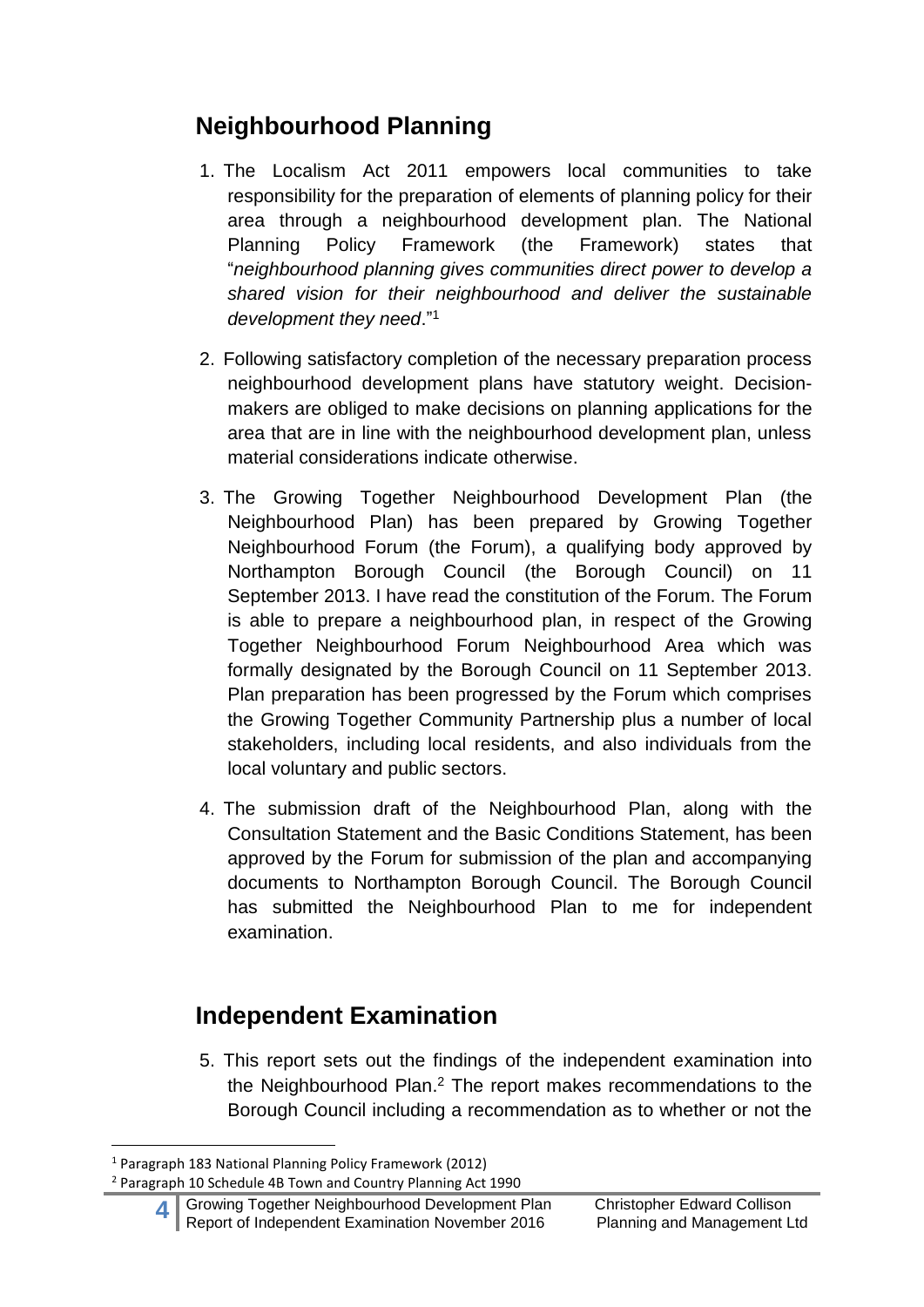Neighbourhood Plan should proceed to a local referendum. The Borough Council will decide what action to take in response to the recommendations in this report.

- 6. The Borough Council will decide whether the Neighbourhood Plan should proceed to referendum, and if so whether the referendum area should be extended, and what modifications, if any, should be made to the submission version plan. Once a neighbourhood plan has been independently examined, and the decision taken to put the plan to a referendum, it must be taken into account when determining a planning application that relates to land in the neighbourhood area, in so far as the policies in the plan are material to the application.
- 7. Should the Neighbourhood Plan proceed to local referendum and achieve more than half of votes cast in favour, then the Neighbourhood Plan will be 'made' by the Borough Council. If 'made' the Neighbourhood Plan will come into force as part of the Development Plan for the neighbourhood area, and subsequently over the plan period be used in the determination of planning applications and decisions on planning appeals in the plan area. The Housing and Planning Act 2016 requires any conflict with a neighbourhood plan to be set out in the committee report, that will inform any planning committee decision, where that report recommends granting planning permission for development that conflicts with a made neighbourhood plan<sup>3</sup>. The National Planning Policy Framework is very clear that where a planning application conflicts with a neighbourhood plan that has been brought into force, planning permission should not normally be granted<sup>4</sup>.
- 8. I have been appointed by the Borough Council with the consent of the Forum, to undertake the examination of the Neighbourhood Plan and prepare this report of the independent examination. I am independent of the Forum and the Borough Council. I do not have any interest in any land that may be affected by the Neighbourhood Plan and I hold appropriate qualifications and have appropriate experience. I am an experienced Independent Examiner of Neighbourhood Plans. I am a Member of the Royal Town Planning Institute; a Member of the Institute of Economic Development; a Member of the Chartered Management Institute; and a Member of the Institute of Historic Building Conservation. I have forty years professional planning experience and have held national positions and local authority Chief Planning Officer posts.

<sup>3</sup> Paragraph 156 Housing and Planning Act 2016

<sup>4</sup> National Planning Policy Framework paragraph 198 DCLG 2012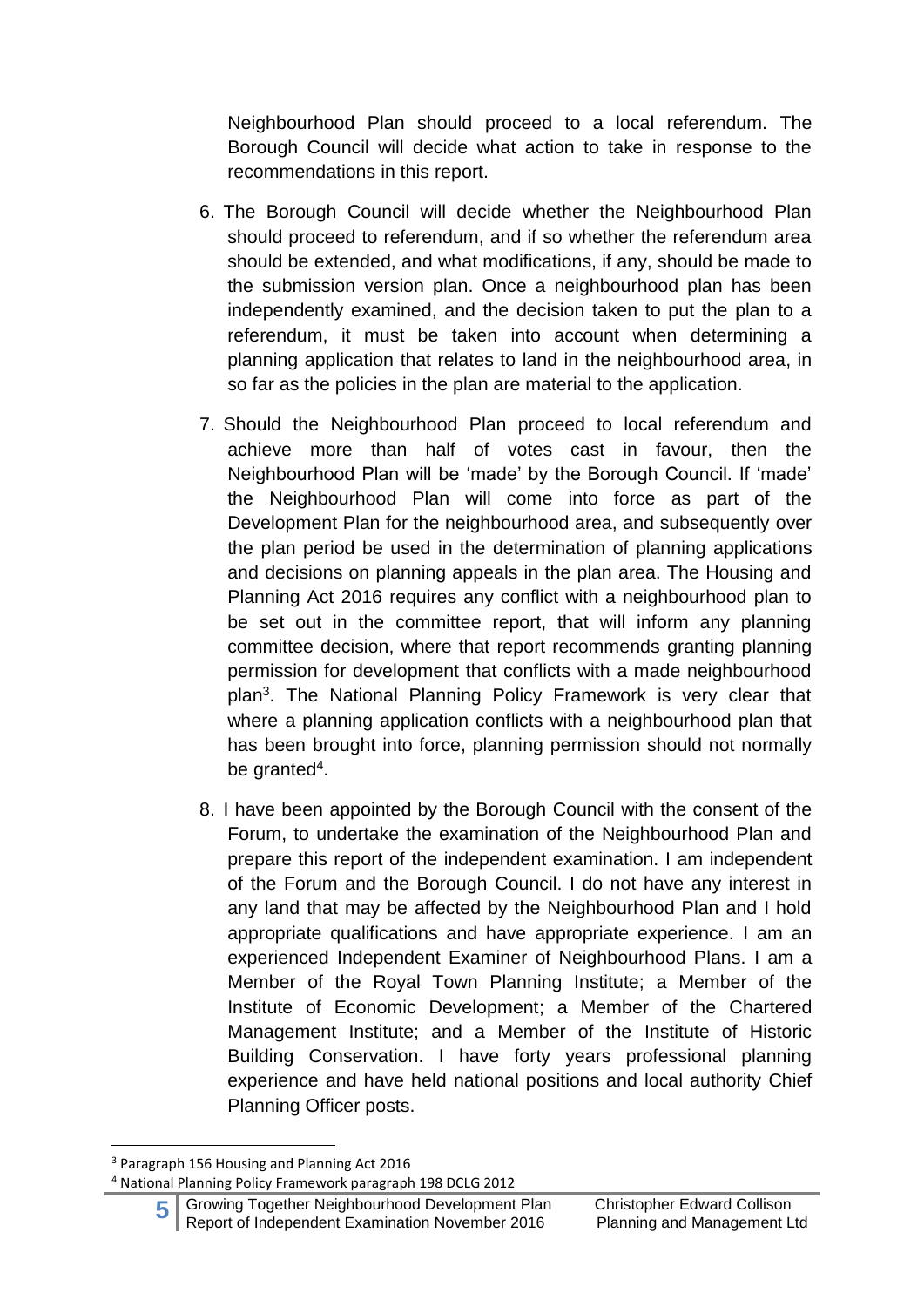- 9. As independent examiner, I am required to produce this report and must recommend either:
	- that the Neighbourhood Plan is submitted to a referendum, or
	- that modifications are made and that the modified Neighbourhood Plan is submitted to a referendum, or
	- that the Neighbourhood Plan does not proceed to a referendum on the basis it does not meet the necessary legal requirements.
- 10.I make my recommendation in this respect and in respect to any extension to the referendum area, $5$  in the concluding section of this report. It is a requirement that my report must give reasons for each of its recommendations and contain a summary of its main findings.<sup>6</sup>
- 11.The general rule is that examination of the issues is undertaken by the examiner through consideration of written representations. <sup>7</sup> The Guidance states "*it is expected that the examination of a draft Neighbourhood Plan will not include a public hearing*."
- 12.The examiner has the ability to call a hearing for the purposes of receiving oral representations about a particular issue in any case where the examiner considers that the consideration of oral representations is necessary to ensure adequate examination of the issue, or a person has a fair chance to put a case. All parties have had opportunity to state their case. As I did not consider a hearing necessary I proceeded on the basis of written representations. In undertaking this Independent Examination, I have visited the various parts of the Plan area.

# **Basic conditions and other statutory requirements**

- 13.An independent examiner must consider whether a neighbourhood plan meets the "Basic Conditions". <sup>8</sup> A neighbourhood plan meets the Basic Conditions if:
	- having regard to national policies and advice contained in guidance issued by the Secretary of State, it is appropriate to make the plan,

<sup>&</sup>lt;sup>5</sup> Paragraph 8(1)(d) Schedule 4B Town and Country Planning Act 1990

<sup>6</sup> Paragraph 10(6) Schedule 4B Town and Country Planning Act 1990

<sup>7</sup> Paragraph 9(1) Schedule 4B Town and Country Planning Act 1990

<sup>8</sup> Paragraph 8(2) Schedule 4B Town and Country Planning Act 1990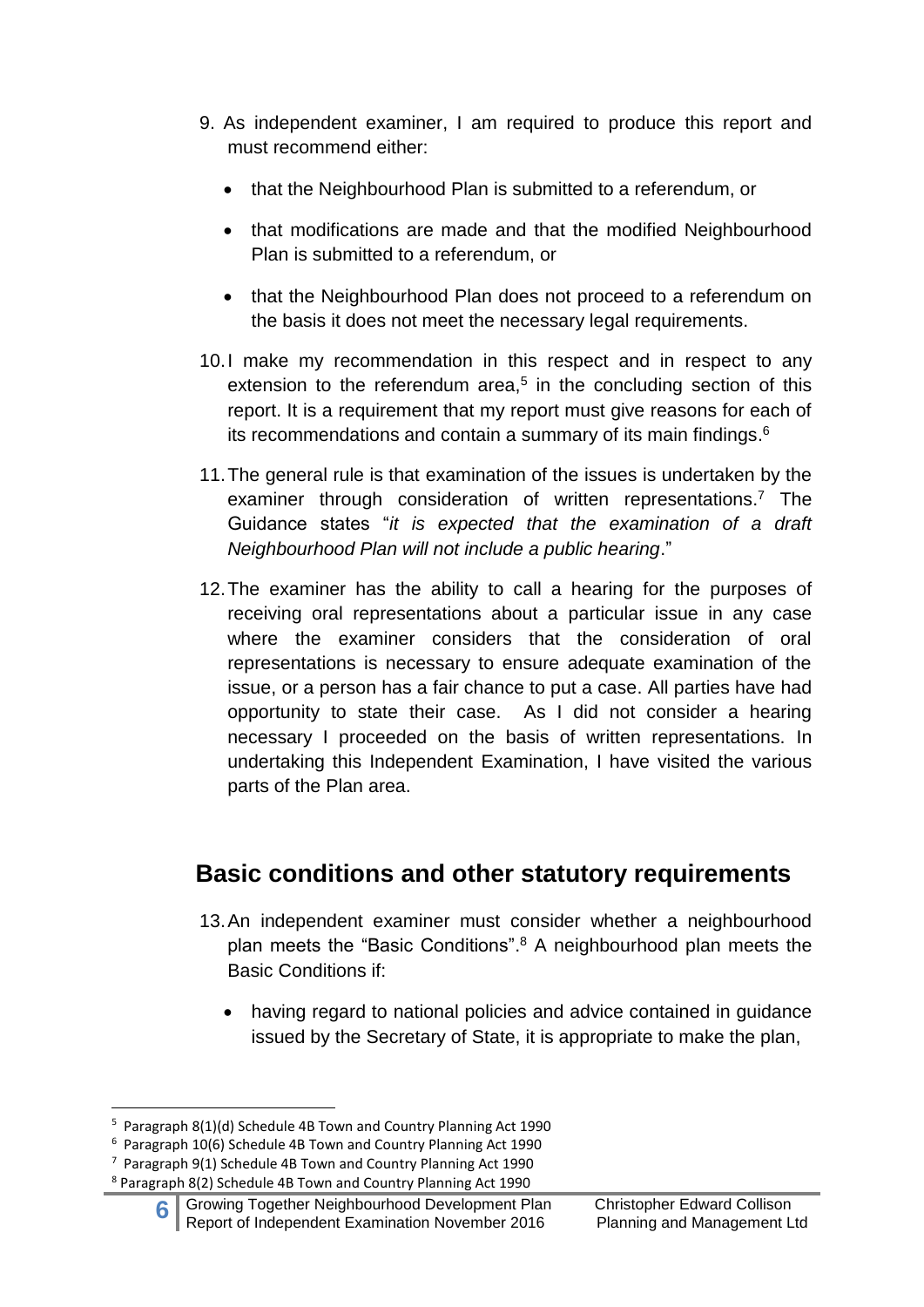- the making of the neighbourhood plan contributes to the achievement of sustainable development,
- the making of the neighbourhood plan is in general conformity with the strategic policies contained in the development plan for the area of the authority (or any part of that area),
- the making of the neighbourhood plan does not breach, and is otherwise compatible with, EU obligations, and
- the making of the neighbourhood plan is not likely to have a significant effect on a European site or a European offshore marine site, either alone or in combination with other plans or projects.<sup>9</sup>
- 14.An independent examiner must also consider whether a neighbourhood plan is compatible with the Convention rights.<sup>10</sup> All of these matters are considered in the later sections of this report titled 'The Neighbourhood Plan taken as a whole' and 'The Neighbourhood Plan policies'.
- 15.In addition to the Basic Conditions and Convention rights, I am also required to consider whether the Neighbourhood Plan complies with the provisions made by or under sections 38A and 38B of the Planning and Compulsory Purchase Act 2004. <sup>11</sup> I am satisfied the Neighbourhood Plan has been prepared in accordance with the requirements of those sections, in particular in respect to the Neighbourhood Planning (General) Regulations 2012 which are made pursuant to the powers given in those sections.
- 16.The Neighbourhood Plan relates to the whole of the Growing Together Neighbourhood Forum boundary. That area was designated by the Borough Council as a neighbourhood area on 11 September 2013. A map of the Growing Together Neighbourhood Forum Neighbourhood Plan Area is included as Figure 1 of the Submission Draft Plan. The Neighbourhood Plan does not relate to more than one neighbourhood area,<sup>12</sup> and no other neighbourhood development plan has been made for the neighbourhood area.<sup>13</sup> All requirements relating to the plan area have been met.

```
10 The Convention rights has the same meaning as in the Human Rights Act 1998
```
<sup>&</sup>lt;sup>9</sup> Prescribed for the purposes of paragraph 8(2) (g) of Schedule 4B to the 1990 Act by Regulation 32 The Neighbourhood Planning (General) Regulations 2012 and defined in the Conservation of Habitats and Species Regulations 2010 and the Offshore Marine Conservation (Natural Habitats, &c.) Regulations 2007

 $11$  In sections 38A and 38B themselves; in Schedule 4B to the 1990 Act (introduced by section 38A (3)); and in the 2012 Regulations (made under sections 38A (7) and 38B (4)).

<sup>&</sup>lt;sup>12</sup> Section 38B (1)(c) Planning and Compulsory Purchase Act 2004

<sup>&</sup>lt;sup>13</sup> Section 38B (2) Planning and Compulsory Purchase Act 2004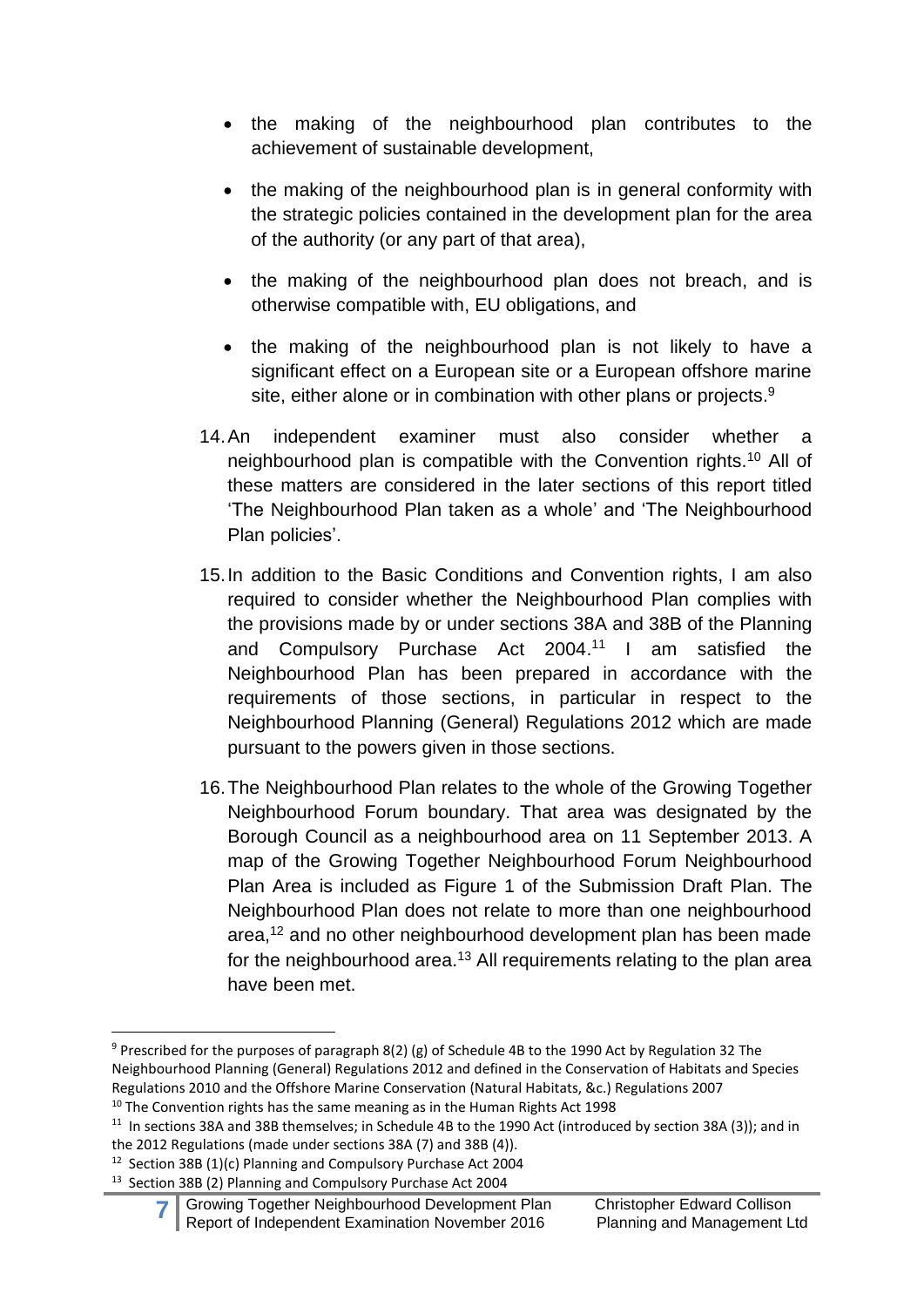- 17. I am also required to check whether the Neighbourhood Plan sets out policies for the development and use of land in the whole or part of a designated neighbourhood area;<sup>14</sup> and the Neighbourhood Plan does not include provision about excluded development.<sup>15</sup> I am able to confirm that I am satisfied that each of these requirements has been met.
- 18.A neighbourhood plan must also meet the requirement to specify the period to which it has effect. <sup>16</sup> The front cover of the Submission Version Plan states the plan period is 2016 to 2029.
- 19.The role of an independent examiner of a neighbourhood plan is defined. I am not examining the test of soundness provided for in respect of examination of Local Plans.<sup>17</sup> It is not within my role to examine or produce an alternative plan, or a potentially more sustainable plan, except where this arises as a result of my recommended modifications so that the Neighbourhood Plan meets the Basic Conditions and other requirements that I have identified. I have been appointed to examine whether the submitted Neighbourhood Plan meets the Basic Conditions and Convention rights, and the other statutory requirements.
- 20.A neighbourhood plan can be narrow or broad in scope. There is no requirement for a neighbourhood plan to be holistic, or to include policies dealing with particular land uses or development types, and there is no requirement for a neighbourhood plan to be formulated as, or perform the role of, a comprehensive local plan. The nature of neighbourhood plans varies according to local requirements.
- 21.Neighbourhood plans are developed by local people in the localities they understand and as a result each plan will have its own character. It is not within my role to re-interpret, restructure, or re-write a plan to conform to a standard approach or terminology. Indeed, it is important that neighbourhood plans are a reflection of thinking and aspiration within the local community. They should be a local product and have particular meaning and significance to people living and working in the area.
- 22. Apart from minor corrections and consequential adjustment of text (referred to in the Annex to this report) I have only recommended

<sup>1</sup> <sup>14</sup> Section 38A (2) Planning and Compulsory Purchase Act 2004

<sup>&</sup>lt;sup>15</sup> Principally minerals, waste disposal, and nationally significant infrastructure projects - Section 38B(1)(b) Planning and Compulsory Purchase Act 2004

<sup>&</sup>lt;sup>16</sup> Section 38B (1)(a) Planning and Compulsory Purchase Act 2004

<sup>&</sup>lt;sup>17</sup> Under section 20 of the Planning and Compulsory Purchase Act 2004 and in respect of which guidance is given in paragraph 182 of the Framework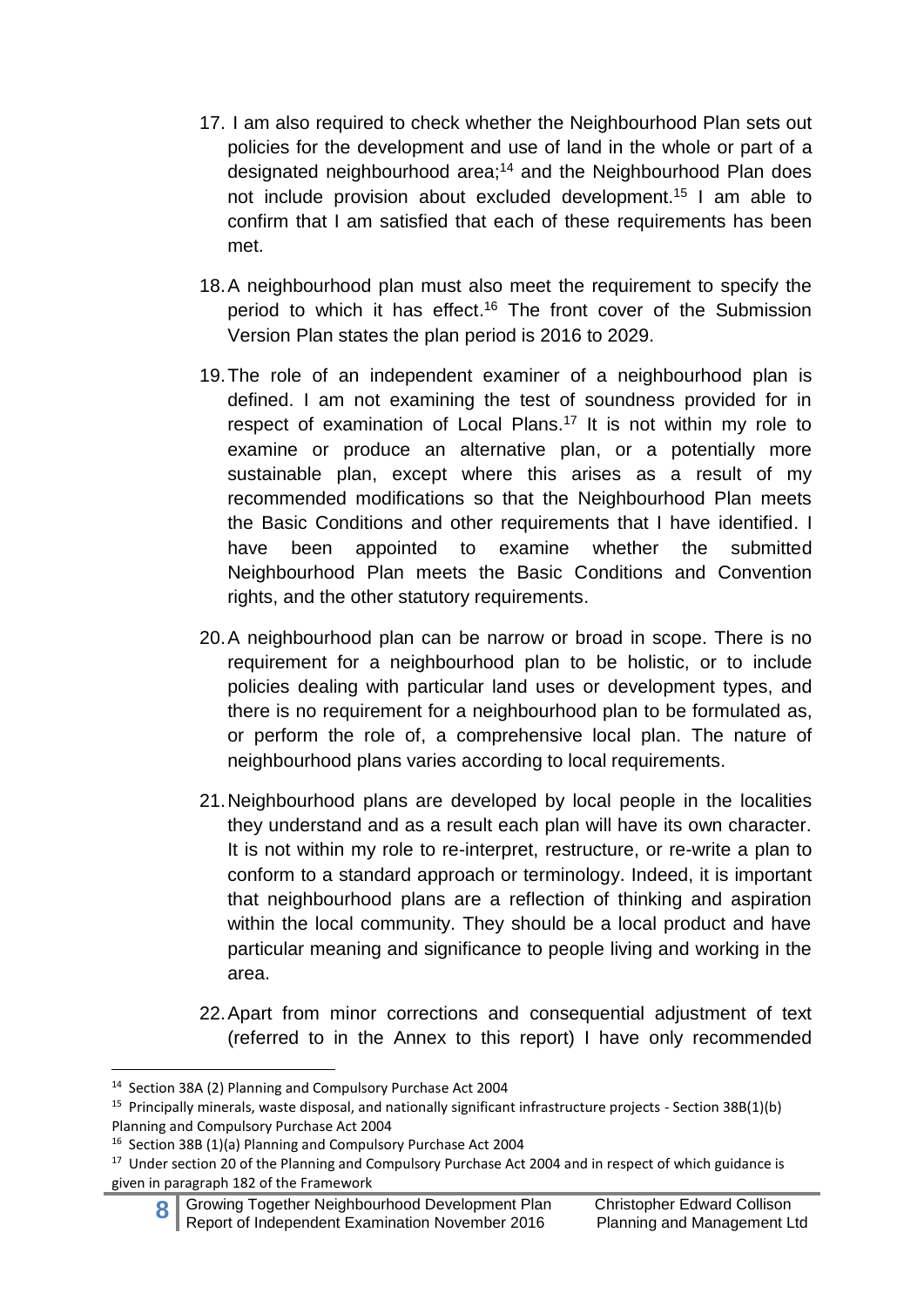modifications to the Neighbourhood Plan (presented in bold type) where I consider they need to be made so that the plan meets the basic conditions and the other requirements I have identified.<sup>18</sup>

# **Documents**

- 23.I have given consideration to each of the following documents in so far as they have assisted me in considering whether the Neighbourhood Plan meets the basic conditions and other requirements:
	- Growing Together Neighbourhood Plan Submission Version July 2016 [*In this report referred to as the Neighbourhood Plan*]
	- Growing Together Neighbourhood Area Map
	- Growing Together Neighbourhood Plan Basic Conditions Statement July 2016 [*In this report referred to as the Basic Conditions Statement*]
	- Growing Together Neighbourhood Plan Consultation Statement July 2016 *[In this report referred to as the Consultation Statement]*
	- Evidence Supporting the Plan Document 1
	- Affordable Warmth Strategy 2011-2014 Evidence Document 2
	- Stock Condition Survey Final Report August 2010 Evidence Document 3
	- Growing Together Neighbourhood Forum Neighbourhood Plan Screening Report for Strategic Environmental Assessment and Habitats Regulation Assessment June 2015 Evidence Document 4
	- SEA and HRA Determination Statement Evidence Document 7
	- Review of Northampton's Development Plan Evidence Document 5
	- Indices of Deprivation 2015 Statistics Evidence Document 6
	- Representations received during the Regulation 16 publicity period
	- West Northamptonshire Joint Core Strategy Local Plan (Part 1) 2014
	- Northampton Local Plan 1997 (Saved Policies)
	- National Planning Policy Framework (27 March 2012) [*In this report referred to as the Framework*]
	- Department for Communities and Local Government Permitted development for householders' technical guidance (April 2016) [*In this report referred to as the Permitted Development Guidance]*
	- Department for Communities and Local Government Planning Practice Guidance web-based resource (first fully launched 6 March 2014) [*In this report referred to as the Guidance]*
	- The Town and Country Planning (General Permitted Development) (Amendment and Consequential Provisions) (England) Order 2014
	- The Town and Country Planning (General Permitted Development) (Amendment and Consequential Provisions) (England) Order 2015

 $18$  See 10(1) and 10(3) of Schedule 4B to the Town and Country Planning Act 1990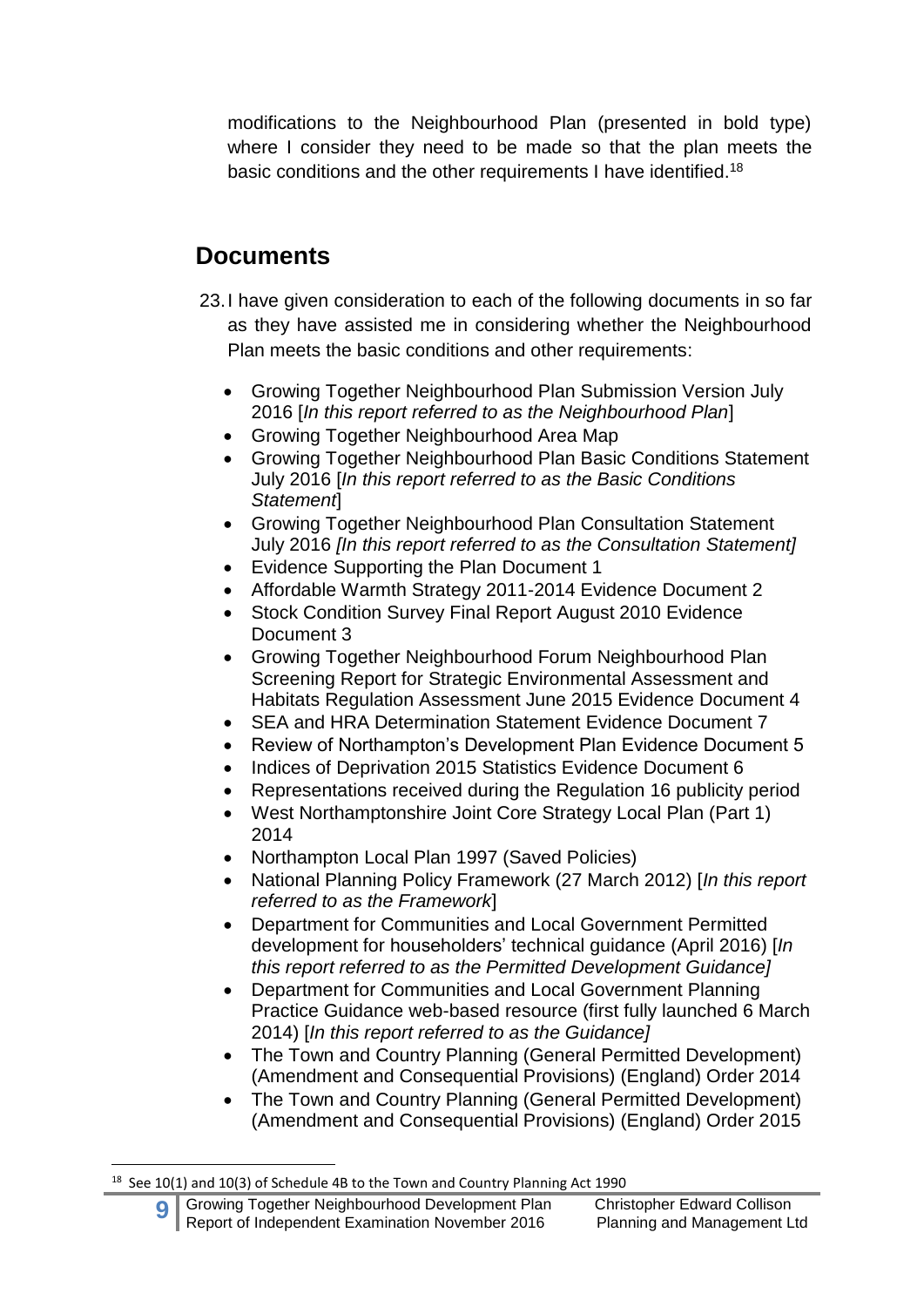- Town and Country Planning Act 1990 (as amended)
- Planning and Compulsory Purchase Act 2004 (as amended)
- Localism Act 2011
- Neighbourhood Planning (General) Regulations 2012 (as amended) [*In this report referred to as the Regulations]*

# **Consultation**

- 24.The submitted Neighbourhood Plan includes at Section 2 a summary of community engagement that has been undertaken, and the Consultation Statement and its appendices provide further detail. It is evident consultation has been thorough and undertaken in a way that is appropriate to the neighbourhood area.
- 25.It is a strength of the plan preparation process that consultation methods have been adopted that are known to be most effective in the plan area. In particular consultation in the summer of 2014 involved staffing of stalls at key local venues at times of high footfall, where possible to coincide with popular local events.
- 26.Pre-submission consultation on a draft Plan in accordance with Regulation 14 was undertaken in the period 15 June to 27 July 2015. Consultation involved use of websites; production of a summary booklet and questionnaire that was sent to every household in the Plan area; and placing printed copies of the Plan in local community buildings. Provision was made for the option of submitting a questionnaire online. A series of public events were also held at which people could ask questions and submit completed questionnaires. These public events were held at Blackthorn Community Centre, Lings Primary School, Lumbertubs Primary School, and Weston Favell Centre thus achieving good geographical coverage across the Plan area. Statutory consultees and relevant local organisations were consulted by email. This consultation resulted in 56 responses, of which 45 were from local residents, and 11 from statutory consultees. The presentation of analysis of Regulation 14 representations and responses and changes to the Plan is exemplary. Responses resulted in adjustment of the Draft Neighbourhood Plan prior to approval by the Forum and submission to the Borough Council.
- 27.The Submission Version of the Neighbourhood Plan has been the subject of a Regulation 16 publicity period between 28 July and 22 September 2016. A total of 8 representations were submitted during the publicity period which I have taken into consideration in preparing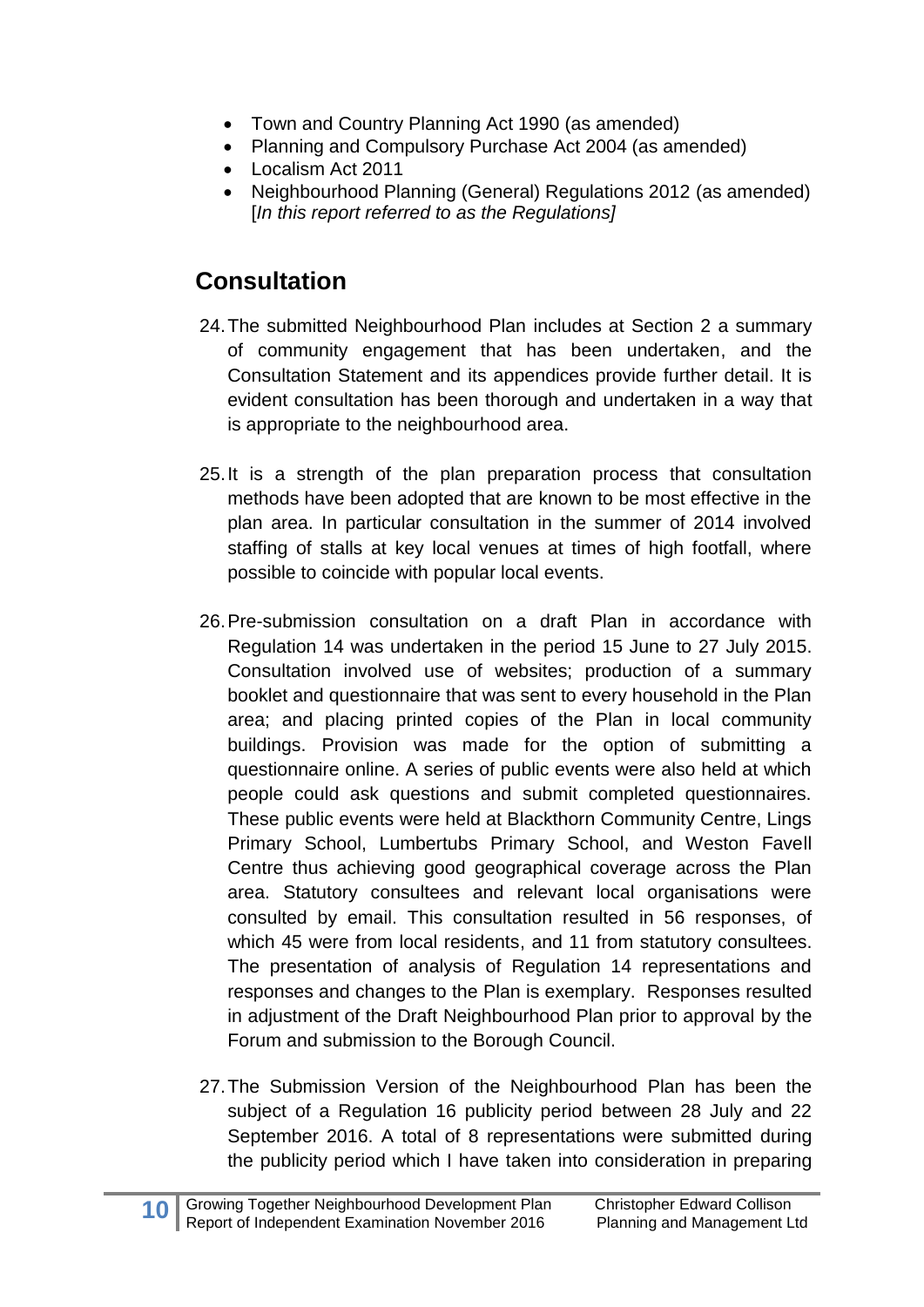this report, even though they may not be referred to in whole, or in part.

- 28.Northamptonshire Police state they are happy with the Plan, and two individuals offer comments of general support. The Marine Management Organisation confirms no comments. These representations do not necessitate modification of the Neighbourhood Plan to meet the basic conditions. One representation states Southfields should be included in the Plan and another asks why the Plan does not include Thorplands. It is beyond my role to recommend extension of the Plan area.
- 29.Another representation states the plan should make provision for a traveller's site and asks what is provided for horse owners, for example bridleways. It is beyond my role to recommend inclusion of additional policies in the Neighbourhood Plan. The representations of Anglian Water relate to Policy DEV1 only. I have considered the matters raised in that representation when examining the policy in question later in my report.
- 30.The Regulations state that where a qualifying body submits a plan proposal to the local planning authority it must include amongst other items a consultation statement. The Regulations state a consultation statement means a document which –
	- a) Contains details of the persons and bodies who were consulted about the proposed neighbourhood development plan;
	- b) Explains how they were consulted;
	- c) Summarises the main issues and concerns raised by the persons consulted; and
	- d) Describes how these issues and concerns have been considered and, where relevant, addressed in the proposed neighbourhood development plan.<sup>19</sup>
- 31.The Consultation Statement includes information in respect of each of the requirements set out in the Regulations. On this basis, I am satisfied the requirements have been met.

# **The Neighbourhood Plan taken as a whole**

32.This section of my report considers whether the Neighbourhood Plan taken as a whole meets EU obligations, habitats and human rights

<sup>&</sup>lt;sup>19</sup> Regulation 15 The Neighbourhood Planning (General) Regulations 2012 SI 2012 No.637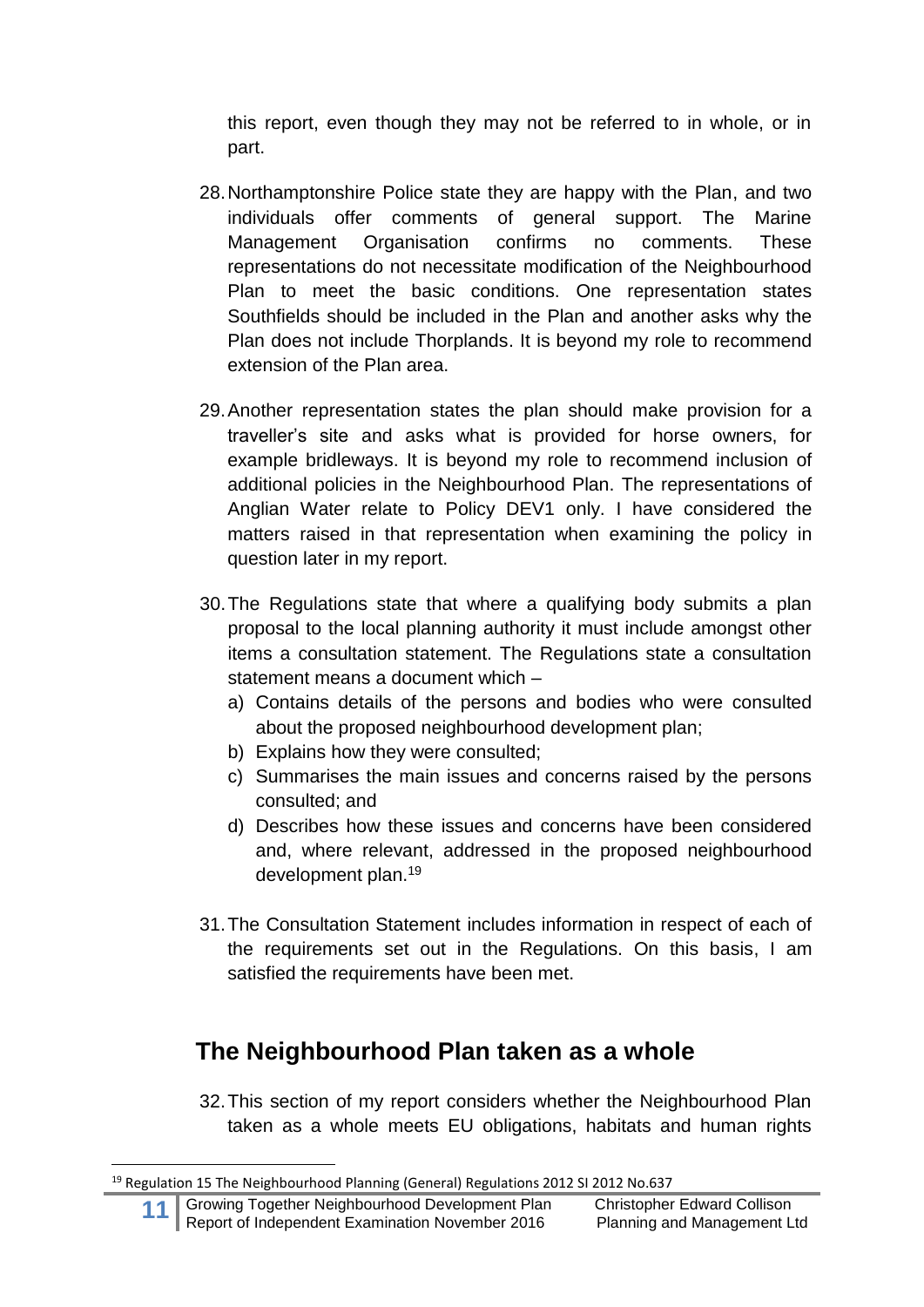requirements; has regard to national policies and advice contained in guidance issued by the Secretary of State; whether the plan contributes to the achievement of sustainable development; and whether the plan is in general conformity with the strategic policies contained in the development plan for the area. Each of the plan policies is considered in turn in the section of my report that follows this.

Consideration of Convention rights; and whether the making of the Neighbourhood Plan does not breach, and is otherwise compatible with, EU obligations; and the making of the Neighbourhood Plan is not likely to have a significant effect on a European site or a European offshore marine site, either alone or in combination with other plans or projects

- 33.The Basic Conditions Statement, in paragraph 6.7 confirms the Neighbourhood Plan has regard to, and is compatible with, the fundamental rights and freedoms guaranteed under the European Convention on Human Rights. I have given consideration to the European Convention on Human Rights and in particular to Article 8 (privacy); Article 14 (discrimination); and Article 1 of the first Protocol (property).<sup>20</sup> I have seen nothing in the submission draft of the Neighbourhood Plan that indicates any breach of the Convention. Although no equalities impact assessment has been undertaken the submission draft of the Neighbourhood Plan would appear to have neutral or positive impacts on groups with protected characteristics.
- 34.The objective of EU Directive 2001/42<sup>21</sup> is *"to provide for a high level of protection of the environment and to contribute to the integration of environmental considerations into the preparation and adoption of plans and programmes with a view to promoting sustainable development, by ensuring that, in accordance with this Directive, an environmental assessment is carried out of certain plans and programmes which are likely to have significant effects on the environment."* The Neighbourhood Plan falls within the definition of 'plans and programmes'<sup>22</sup> as the Local Planning Authority is obliged to 'make' the plan following a positive referendum result.<sup>23</sup>
- 35.The Neighbourhood Planning (General) (Amendment) Regulations 2015 require the Forum to submit to the Borough Council either an

<sup>&</sup>lt;sup>20</sup> The Human Rights Act 1998 which came into force in the UK in 2000 had the effect of codifying the protections in the European Convention on Human Rights into UK law.

<sup>&</sup>lt;sup>21</sup> Transposed into UK law through the Environmental Assessment of Plans and Programmes Regulations 2004 <sup>22</sup> Defined in Article 2(a) of Directive 2001/42

<sup>&</sup>lt;sup>23</sup> Judgement of the Court of Justice of the European Union (Fourth Chamber) 22 March 2012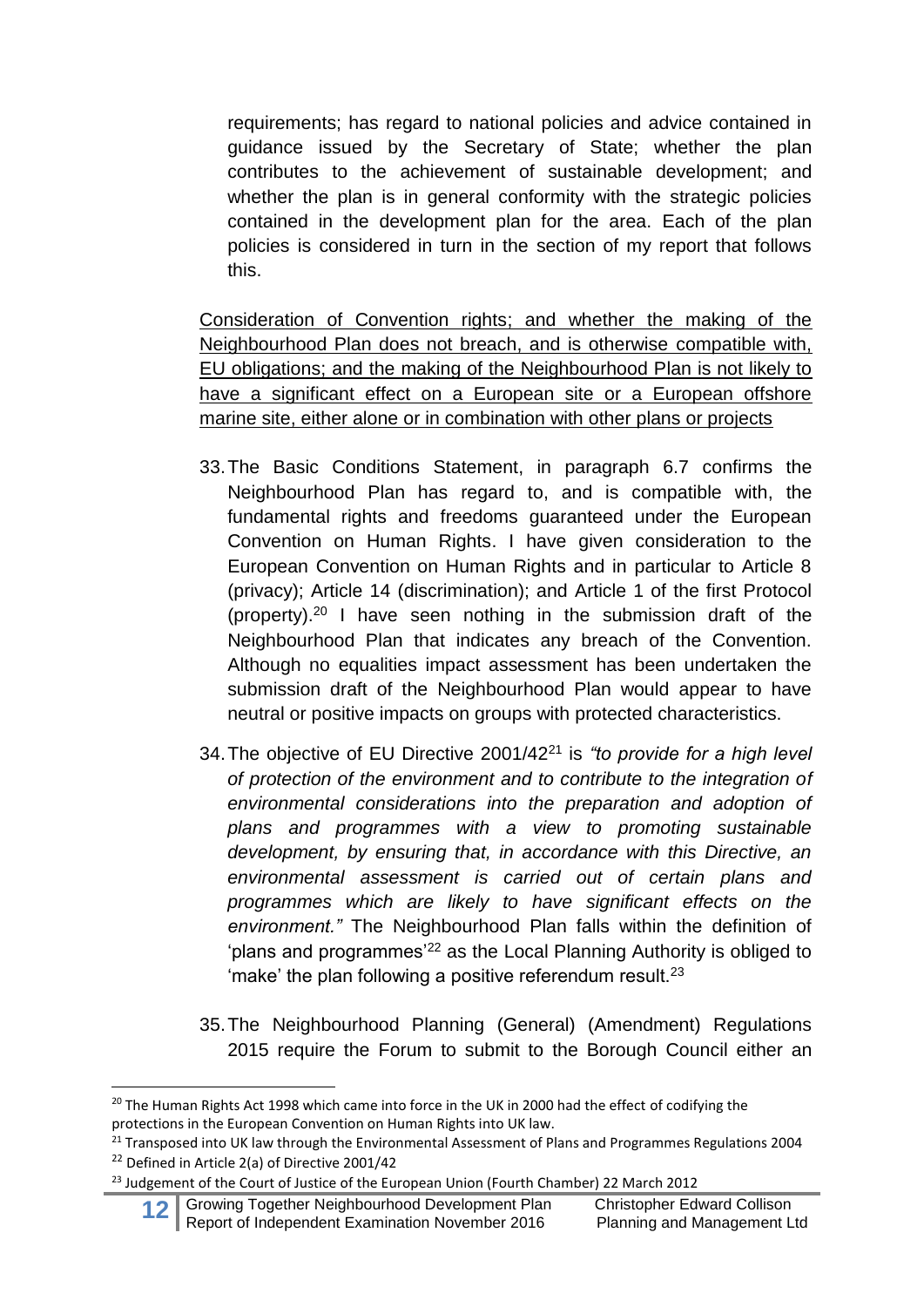environmental report prepared in accordance with the Environmental Assessment of Plans and Programmes Regulations 2004, or a statement of reasons why an environmental report is not required.

- 36.A Strategic Environmental Assessment (SEA) and Habitats Regulations Assessment (HRA) Screening Report (2015) (EVD4) was issued by the Borough Council in June 2015. I have noted consultation with the Consultation Bodies has been undertaken The Screening Report was followed by the production of a Determination Statement (2016) (EVD7) which concluded that implementation of the Neighbourhood Plan is not likely to result in significant negative effects on the environment and therefore does not require a full SEA.
- 37.The Screening Report also concludes a full Habitats Regulation Assessment is not required. I have noted the consideration of effect on the Upper Nene Valley Gravel Pits Special Protection Area and the conclusion that the Neighbourhood Plan is not expected to result in likely effects on designated sites in respect of the three vulnerabilities of increased visitor disturbance, altered water levels, and water quality and pollution. I have also noted the necessary statutory consultation has been undertaken.
- 38.I am satisfied that the requirements in respect of Strategic Environmental Assessment have been met. I also conclude the requirements of the EU Habitats Regulations have been met. I have not seen anything that suggests the Neighbourhood Plan will have a significant effect on a European offshore marine site.
- 39.There are a number of other EU obligations that can be relevant to land use planning including the Water Framework Directive, the Waste Framework Directive, and the Air Quality Directive but none appear to be relevant in respect of this independent examination.
- 40.I conclude that the Neighbourhood Plan:
	- is compatible with the Convention rights
	- does not breach, and is otherwise compatible with, EU obligations
	- is not likely to have a significant effect on a European site or a European offshore marine site, either alone or in combination with other plans or projects
- 41. The Guidance<sup>24</sup> states it is the responsibility of the local planning authority to ensure that all the regulations appropriate to the nature

<sup>&</sup>lt;sup>24</sup> National Planning Practice Guidance paragraph 031 reference ID:11-031-20150209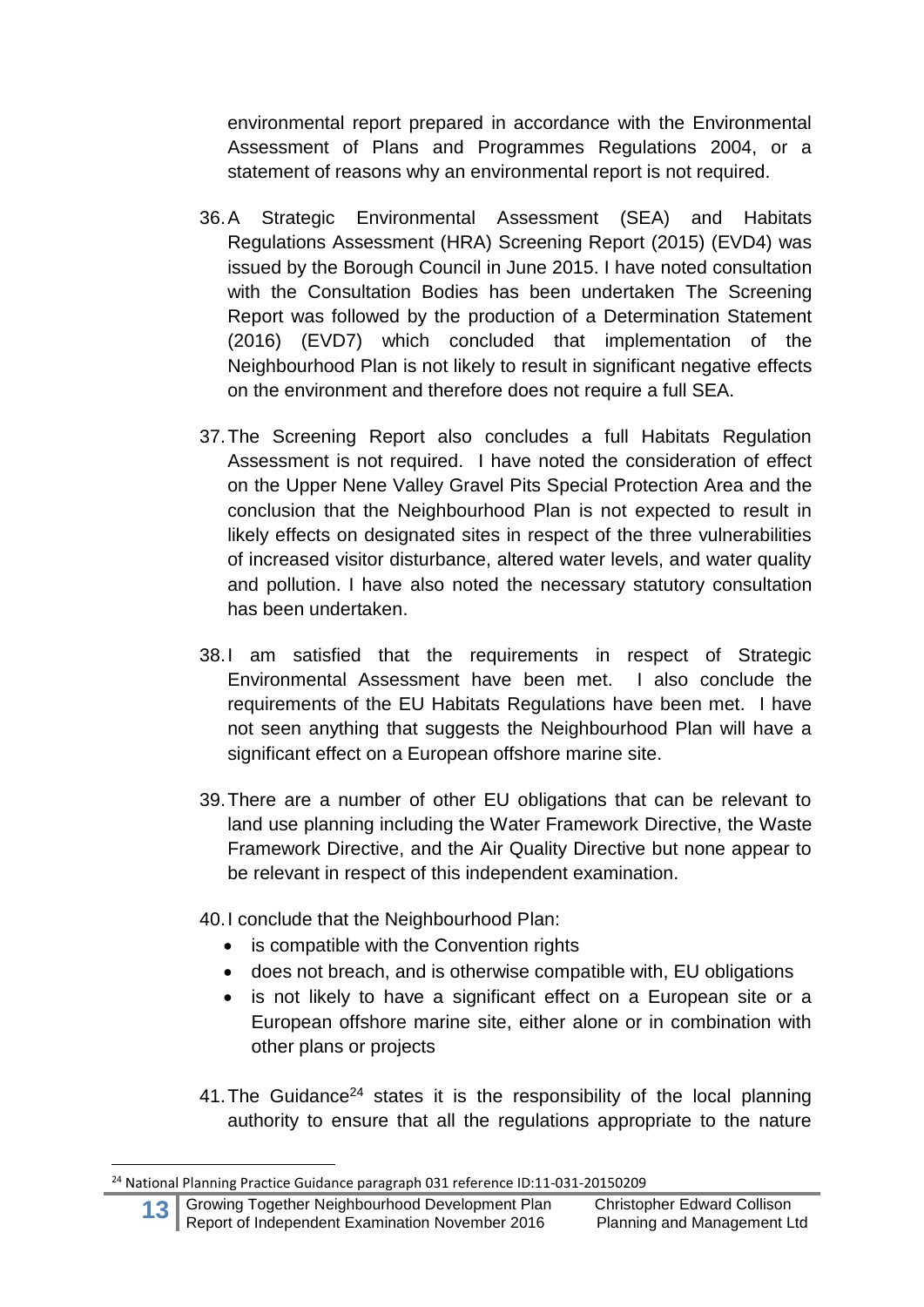and scope of a draft neighbourhood plan submitted to it have been met in order for the draft neighbourhood plan to progress. The local planning authority must decide whether the draft neighbourhood plan is compatible with EU obligations (including obligations under the Strategic Environmental Assessment Directive):

- when it takes the decision on whether the neighbourhood plan should proceed to referendum; and
- when it takes the decision on whether or not to make the neighbourhood plan (which brings it into legal force).

Consideration whether having regard to national policies and advice contained in guidance issued by the Secretary of State, it is appropriate to make the Neighbourhood Plan; and whether the making of the Neighbourhood Plan contributes to the achievement of sustainable development

- 42.I refer initially to the basic condition "*having regard to national policies and advice contained in guidance issued by the Secretary of State, it is appropriate to make the plan".* The requirement to determine whether it is appropriate that the plan is made includes the words *"having regard to".* This is not the same as compliance, nor is it the same as part of the test of soundness provided for in respect of examinations of Local Plans<sup>25</sup> which requires plans to be *"consistent with national policy".*
- 43.Lord Goldsmith has provided guidance<sup>26</sup> that *'have regard to'* means *"such matters should be considered."* The Guidance assists in understanding "*appropriate*". In answer to the question "*What does having regard to national policy mean?"* the Guidance states a neighbourhood plan "*must not constrain the delivery of important national policy objectives."*
- 44.The Neighbourhood Plan includes a positive Vision seeking to "*encourage development that contributes to making the area a better place in which to live and work for all residents and businesses*" and *"encouraging development which brings forward quality housing that responds to local need, increased employment opportunities, and a wider range of recreation, retail and community facilities.*" The Vision

<sup>&</sup>lt;sup>25</sup> Under section 20 of the Planning and Compulsory Purchase Act 2004 and in respect of which guidance is given in paragraph 182 of the Framework

<sup>&</sup>lt;sup>26</sup> The Attorney General, (Her Majesty's Principal Secretary of State for Justice) Lord Goldsmith, at a meeting of the Lord's Grand Committee on 6 February 2006 to consider the Company Law Reform Bill (Column GC272 of Lords Hansard, 6 February 2006) and included in guidance in England's Statutory Landscape Designations: a practical guide to your duty of regard, Natural England 2010 (an Agency of another Secretary of State)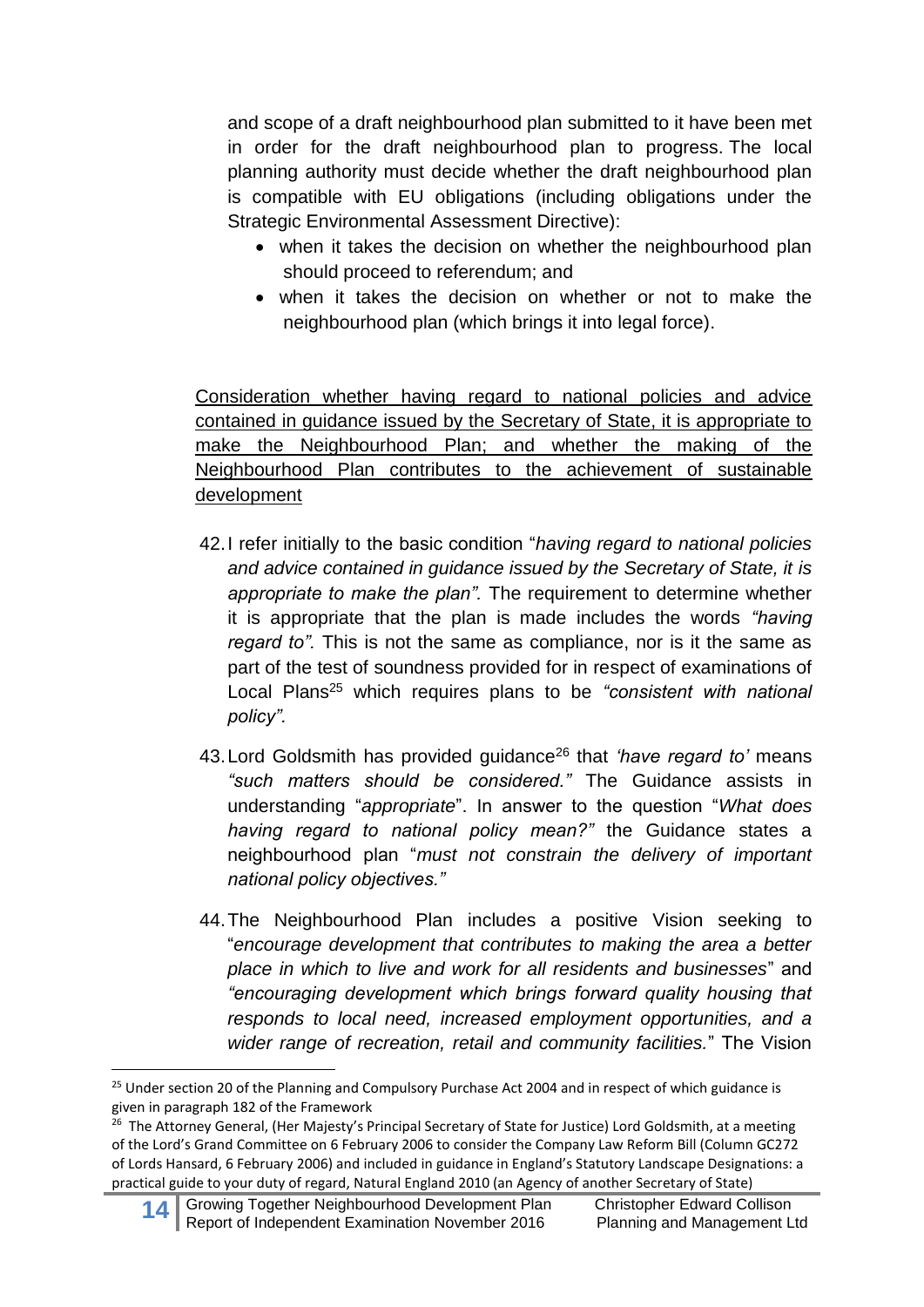also "*supports development that will enhance the area's reputation and improve links with the wider community of Northampton and beyond.*"

- 45.The Vision is supported by seven objectives. The objectives of the Neighbourhood Plan are consistent with the core planning principles of the Framework. The Policies of the Neighbourhood Plan flow from the Vision and identified objectives.
- 46.The Basic Conditions Statement seeks to demonstrate that the Neighbourhood Plan has been prepared with regard to national policies as set out in the Framework. Section 3 of the Basic Conditions Statement sets out a comprehensive explanation of how the Neighbourhood Plan has regard to national policies and advice contained in Guidance issued by the Secretary of State. In particular, the statement presented refers to those aspects of national policy relating to building a strong, competitive economy; ensuring the vitality of town centres; promoting sustainable transport; delivering a wide choice of high quality homes; requiring good design; promoting healthy communities; meeting the challenge of climate change; conserving and enhancing the natural environment; and the making of Neighbourhood Plans. The Neighbourhood Plan taken as a whole seeks to shape and direct development. This is precisely the role national policy envisages for a neighbourhood plan.
- 47.Apart from those elements of policy of the Neighbourhood Plan in respect of which I have recommended a modification to the plan I am satisfied that need to '*have regard to'* national policies and advice contained in guidance issued by the Secretary of State has, in plan preparation, been exercised in substance in such a way that it has influenced the final decision on the form and nature of the plan. This consideration supports the conclusion that with the exception of those matters in respect of which I have recommended a modification of the plan, the Neighbourhood Plan meets the basic condition "*having regard to national policies and advice contained in guidance issued by the Secretary of State, it is appropriate to make the plan."*
- 48.At the heart of the Framework is a presumption in favour of sustainable development which should be seen as a golden thread running through both plan making and decision-taking. <sup>27</sup> The Guidance states "*This basic condition is consistent with the planning principle that all plan-making and decision-taking should help to achieve sustainable development. A qualifying body must demonstrate how its*

<sup>27</sup> Paragraph 14 National Planning Policy Framework 2012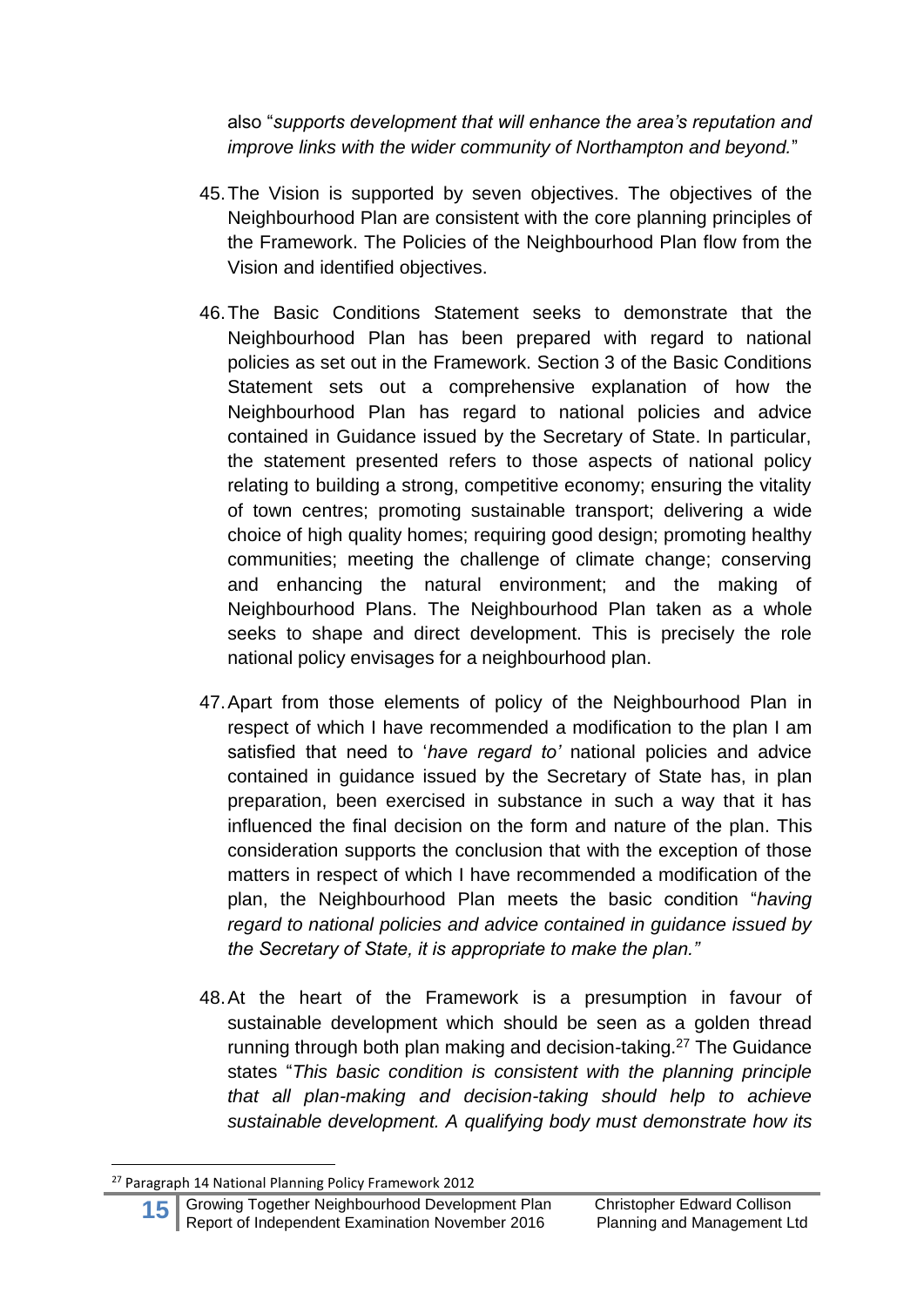*plan or order will contribute to improvements in environmental, economic and social conditions or that consideration has been given to how any potential adverse effects arising from the proposals may be prevented, reduced or offset (referred to as mitigation measures). In order to demonstrate that a draft neighbourhood plan or order contributes to sustainable development, sufficient and proportionate evidence should be presented on how the draft neighbourhood plan or order guides development to sustainable solutions"<sup>28</sup> .*

- 49.The Basic Conditions require my consideration whether the making of the Neighbourhood Plan contributes to the achievement of sustainable development. There is no requirement as to the nature or extent of that contribution, nor a need to assess whether or not the plan makes a particular contribution. The requirement is that there should be a contribution. There is no requirement to consider whether some alternative plan would make a greater contribution to sustainable development.
- 50.The Framework states there are three dimensions to sustainable development: economic, social and environmental. The Basic Conditions Statement sets out in Section 4 a clear explanation how the Neighbourhood Plan, and specific policies within it, contribute to sustainable development.
- 51.I conclude that the Neighbourhood Plan, by guiding development to sustainable solutions, contributes to the achievement of sustainable development. Broadly, the Neighbourhood Plan seeks to contribute to sustainable development by seeking to establish development principles so that new development appropriate to the social context is encouraged whilst safeguarding aspects of the built and natural environment that are highly valued by residents and people working the area. In particular, I consider the Neighbourhood Plan contributes to the achievement of sustainable development in that it seeks to:
	- identify suitable previously developed sites for mixed use redevelopment;
	- support the vitality and viability of local retail and service centres;
	- plan for additional housing to meet local needs;
	- supports local provision of services and facilities;
	- promote improvement and expansion of pedestrian and cycle networks;
	- promotes good design of new development; and

<sup>28</sup> National Planning Practice Guidance (Ref ID:41-072-20140306)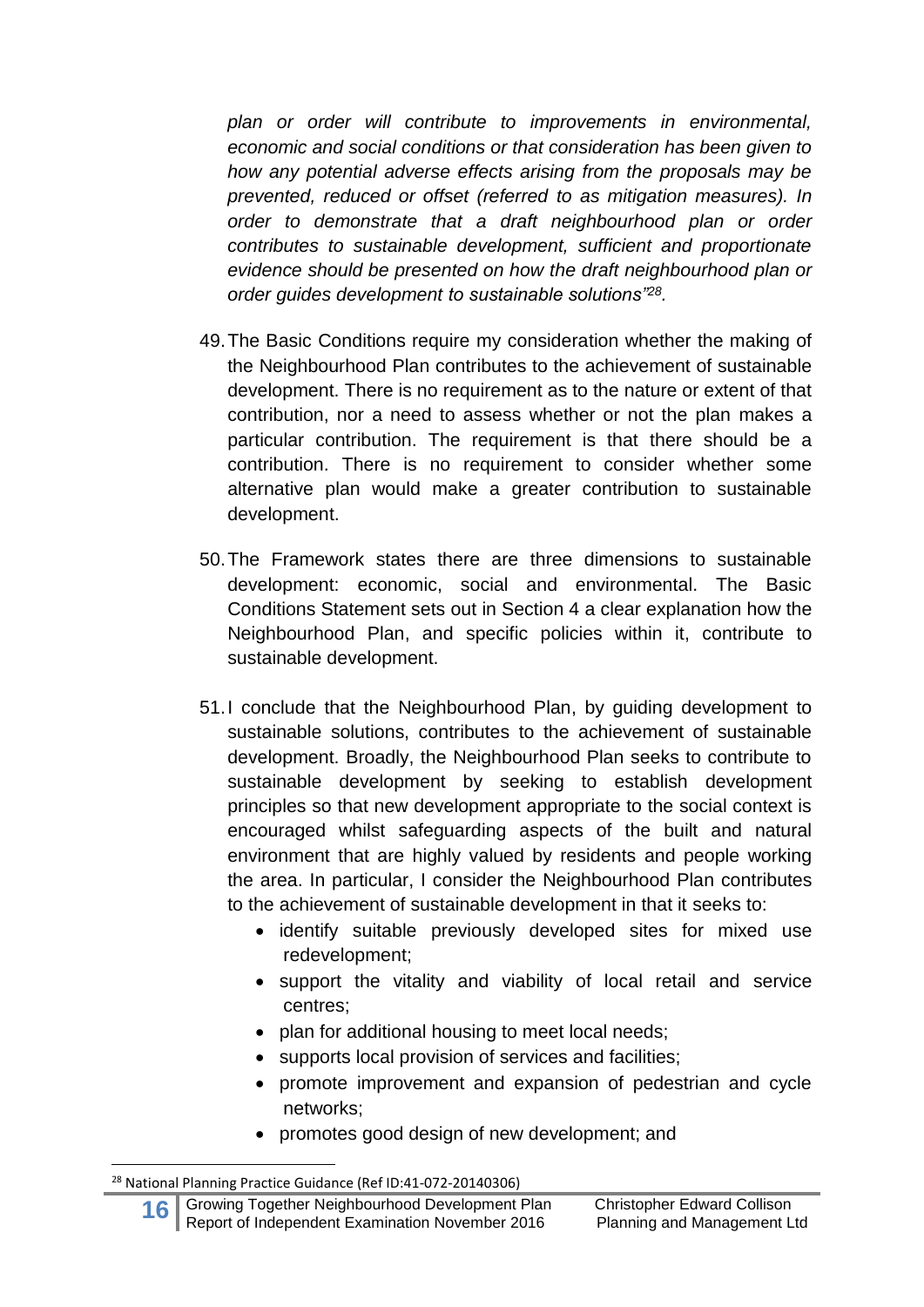- designates Local Green Spaces.
- 52.I have found the Neighbourhood Plan to be both ambitious in character and grounded in the reality of challenges facing the neighbourhood area. The Plan has been precisely tailored so as to effectively address those key success issues relating to the development and use of land that will contribute to the positive transformation of the area over the Plan period. Subject to my recommended modifications of the Submission Plan including those relating to specific policies, as set out later in this report, I find it is appropriate that the Neighbourhood Plan should be 'made' having regard to national policies and advice contained in guidance issued by the Secretary of State. I have also found the Neighbourhood Plan contributes to the achievement of sustainable development.

Consideration whether the making of the Neighbourhood Plan is in general conformity with the strategic policies contained in the development plan for the area of the authority (or any part of that area)

- 53.The Framework states that the ambition of a neighbourhood plan should "*support the strategic development needs set out in Local Plans*". 29 "*Neighbourhood plans must be in general conformity with the strategic policies of the Local Plan. To facilitate this, local planning authorities should set out clearly their strategic policies for the area and ensure that an up-to-date Local Plan is in place as quickly as possible. Neighbourhood plans should reflect these policies and neighbourhoods should plan positively to support them. Neighbourhood plans should not promote less development than set out in the Local Plan or undermine its strategic policies*". 30
- 54.The Guidance states, *"A local planning authority should set out clearly its strategic policies in accordance with paragraph 184 of the National Planning Policy Framework and provide details of these to a qualifying body and to the independent examiner."<sup>31</sup>* In this independent examination I am required to consider whether the making of the Neighbourhood Plan is in general conformity with the strategic policies contained in the development plan for the area of the authority (or any part of that area).

<sup>29</sup> Paragraph 16 National Planning Policy Framework 2012

<sup>30</sup> Paragraph 184 National Planning Policy Framework 2012

<sup>31</sup> National Planning Practice Guidance (ID: 41-04720 140306)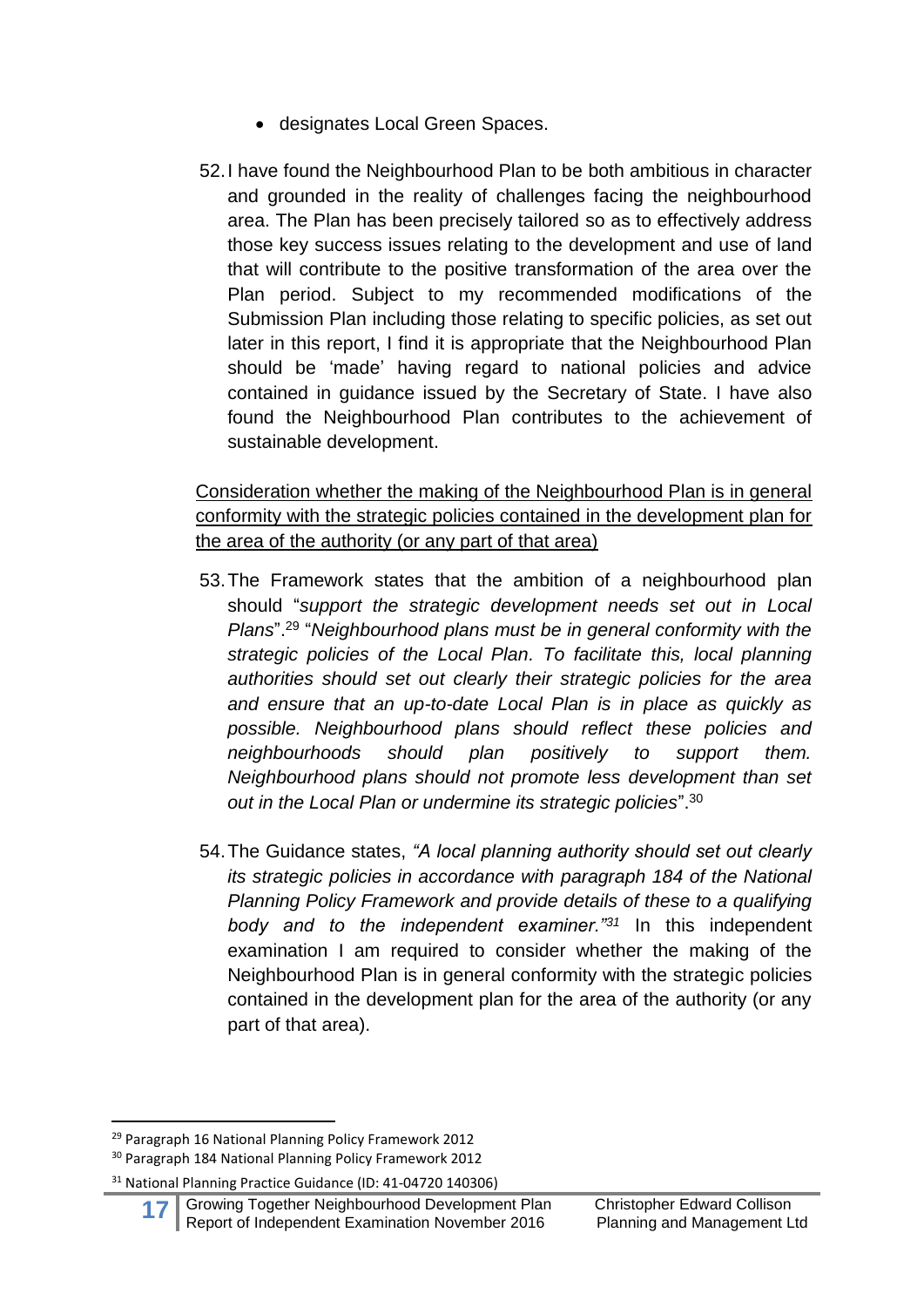- 55.The Borough Council has informed me that the Development Plan applying in the Growing Together Neighbourhood Area and relevant to the Neighbourhood Plan is:
	- West Northamptonshire Joint Core Strategy Local Plan (Part 1) adopted 15 December 2014; and
	- Northampton Local Plan 1997 (Saved Policies).
- 56.The Borough Council is preparing the Northampton Local Plan (Part 2). That Plan will provide detailed planning policies to manage and guide development across the Borough. It will replace the remaining saved policies from the Northampton Local Plan (adopted 1997), and supersede the policies of the Northampton Central Area Action Plan, although this latter Plan does not include any part of the neighbourhood area. Preparation of the Northampton Local Plan (Part 2) is progressing well but does not yet form part of the Development Plan for the neighbourhood area.
- 57.In order to satisfy the basic conditions, the Neighbourhood Plan must be in general conformity with the strategic policies of the Development Plan. The Borough Council has set out a clear statement of which policies are considered to be strategic. These are 42 identified policies of the Joint Core Strategy. Due to the diminished status of the Northampton Local Plan 1997 Saved Policies, not least through the passage of time, and dating from before the publication of the Framework, these are regarded as "non-strategic". There is no requirement for a neighbourhood plan to include particular types of development and land use policies, nor is there any requirement for a neighbourhood plan to deal with any particular development and land use issues.
- 58.In considering a now repealed provision that "*a local plan shall be in general conformity with the structure plan*" the Court of Appeal stated *"the adjective 'general' is there, "to introduce a degree of flexibility*."<sup>32</sup> The use of '*general*' allows for the possibility of conflict. Obviously, there must at least be broad consistency, but this gives considerable room for manoeuvre. Flexibility is however not unlimited. The test for neighbourhood plans refers to the strategic policies of the development plan rather than the development plan as a whole.
- 59.The Guidance states, "*When considering whether a policy is in general conformity a qualifying body, independent examiner, or local planning authority, should consider the following:*

<sup>32</sup> Persimmon Homes v. Stevenage BC the Court of Appeal [2006] 1 P &CR 31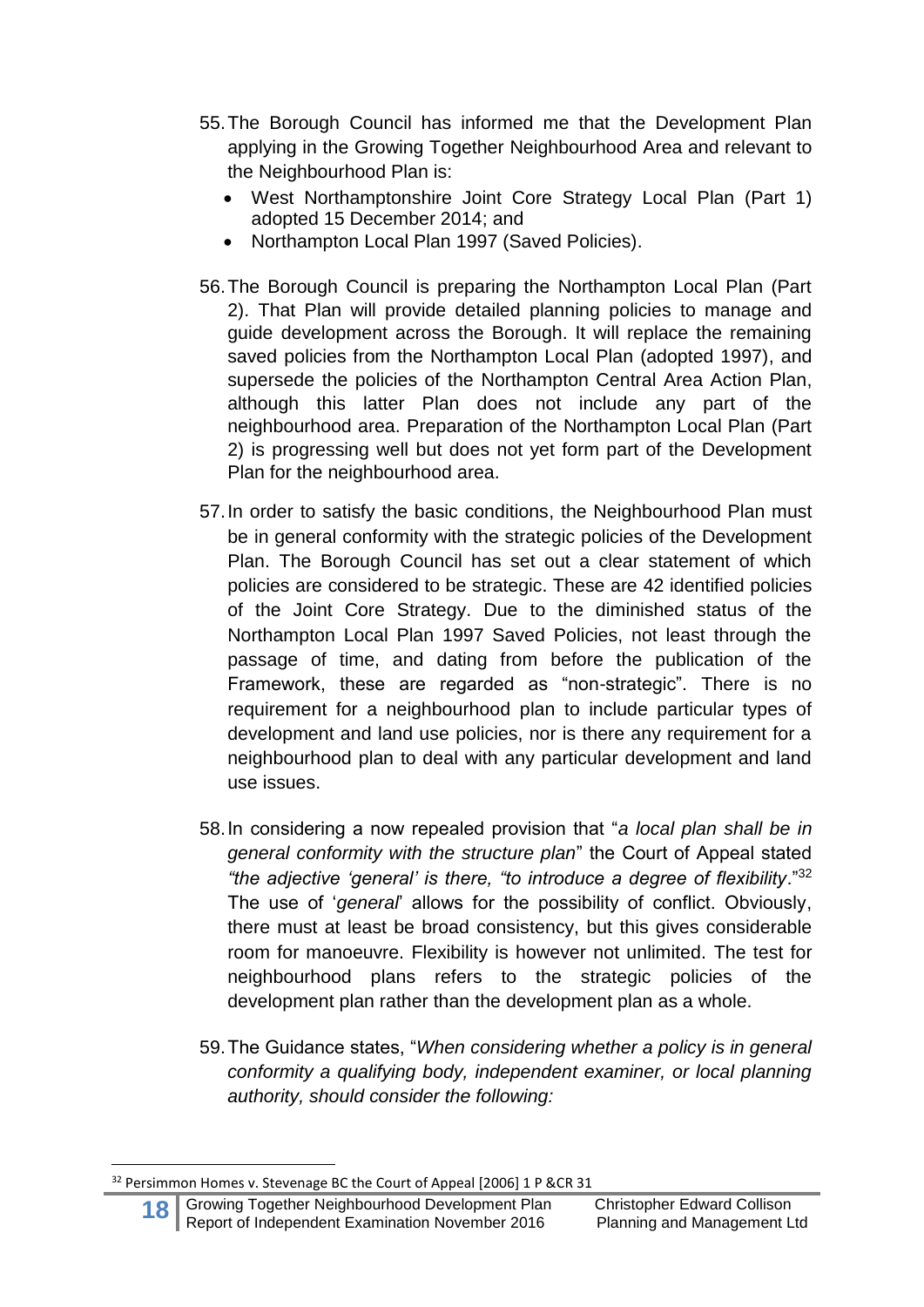- *whether the neighbourhood plan policy or development proposal supports and upholds the general principle that the strategic policy is concerned with*
- *the degree, if any, of conflict between the draft neighbourhood plan policy or development proposal and the strategic policy*
- *whether the draft neighbourhood plan policy or development proposal provides an additional level of detail and/or a distinct local approach to that set out in the strategic policy without undermining that policy*
- *the rationale for the approach taken in the draft neighbourhood plan or Order and the evidence to justify that approach."<sup>33</sup>*
- 60.My approach to the examination of the Neighbourhood Plan policies has been in accordance with this guidance. If there were to be a conflict between a policy in a neighbourhood plan and a policy in a local plan the conflict must be resolved in favour of the policy contained in the last of those plans to become part of the Development Plan.<sup>34</sup>
- 61.Consideration as to whether the making of the Neighbourhood Plan is in general conformity with the strategic policies contained in the development plan for the area of the authority (or any part of that area) has been addressed through examination of the plan as a whole and each of the plan policies below. Subject to the modifications I have recommended I have concluded the Neighbourhood Plan is in general conformity with the strategic policies contained in the Development Plan.

# **The Neighbourhood Plan policies**

62.The Neighbourhood Plan includes 10 policies:

DES1: High quality design

H1: Housing mix

**.** 

H2: Small-scale housing development

DEV1: Priority development areas

<sup>33</sup> National Planning Practice Guidance (ID ref: 41-074 201 40306) <sup>34</sup> Section 38(5) Planning and Compulsory Purchase Act 2004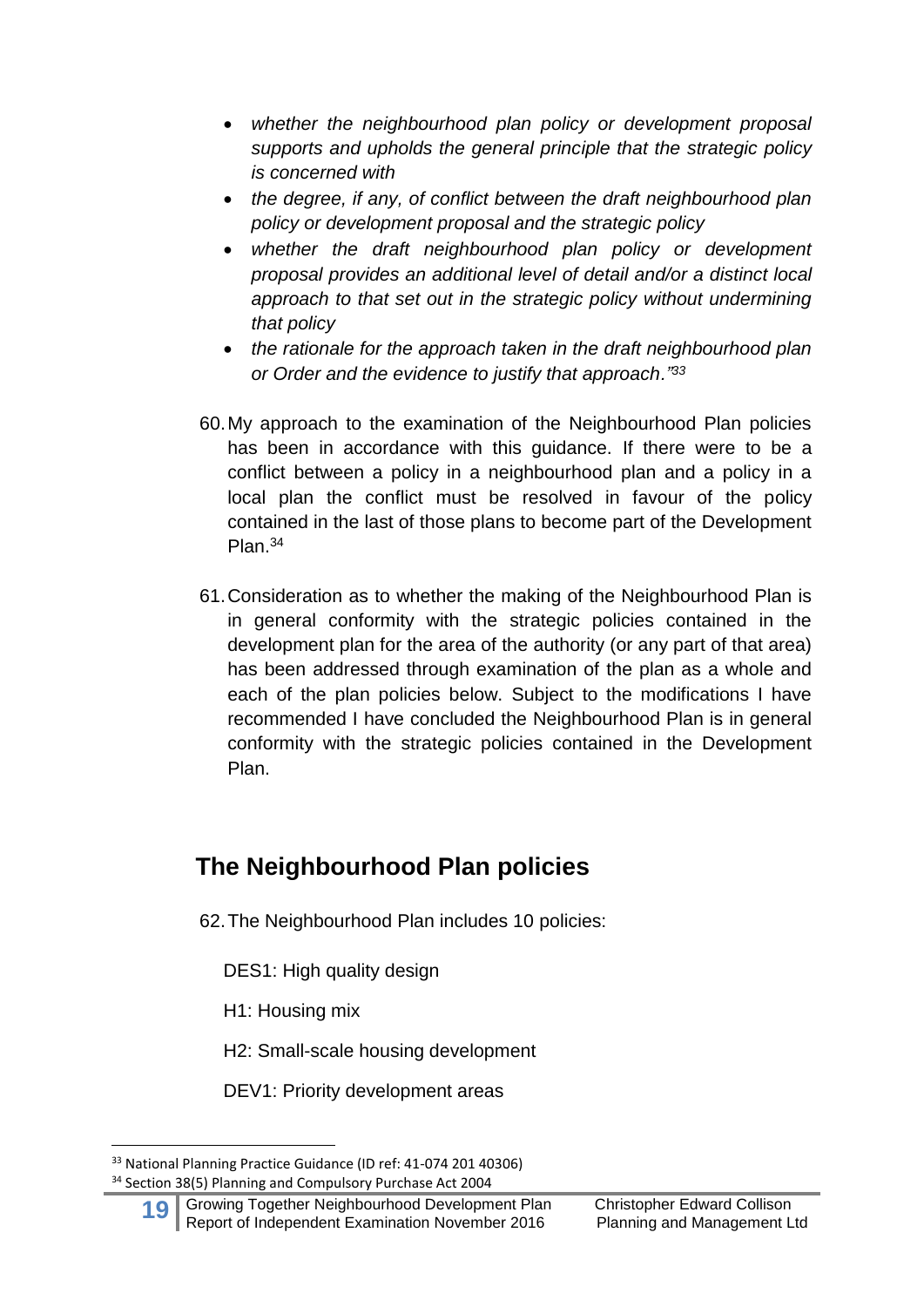CO1: Provision of community facilities

CO2: Loss of community facilities

- RE1: Neighbourhood centres
- OS1: Local green spaces
- OS2: Outdoor amenity space
- T1: Pedestrian and cycle network
- 63.The Framework states "*Neighbourhood planning provides a powerful set of tools for local people to ensure that they get the right types of development for their community. The ambition of the neighbourhood should be aligned with the strategic needs and priorities of the wider local area. Neighbourhood plans must be in general conformity with the strategic policies of the Local Plan." "Outside these strategic elements, neighbourhood plans will be able to shape and direct sustainable development in their area."<sup>35</sup>*
- 64.The Guidance states "*A policy in a neighbourhood plan should be clear and unambiguous. It should be drafted with sufficient clarity that a decision maker can apply it consistently and with confidence when determining planning applications. It should be concise, precise and supported by appropriate evidence. It should be distinct to reflect and respond to the unique characteristics and planning context of the specific neighbourhood area for which it has been prepared."*
- 65.*"While there are prescribed documents that must be submitted with a neighbourhood plan ... there is no 'tick box' list of evidence required for neighbourhood planning. Proportionate, robust evidence should support the choices made and the approach taken. The evidence should be drawn upon to explain succinctly the intention and rationale of the policies in the draft neighbourhood plan".*
- 66.*"A neighbourhood plan must address the development and use of land. This is because if successful at examination and referendum the neighbourhood plan will become part of the statutory development plan once it has been made (brought into legal force) by the planning authority. Applications for planning permission must be determined in*

<sup>&</sup>lt;sup>35</sup> Paragraphs 184 and 185 National Planning Policy Framework 2012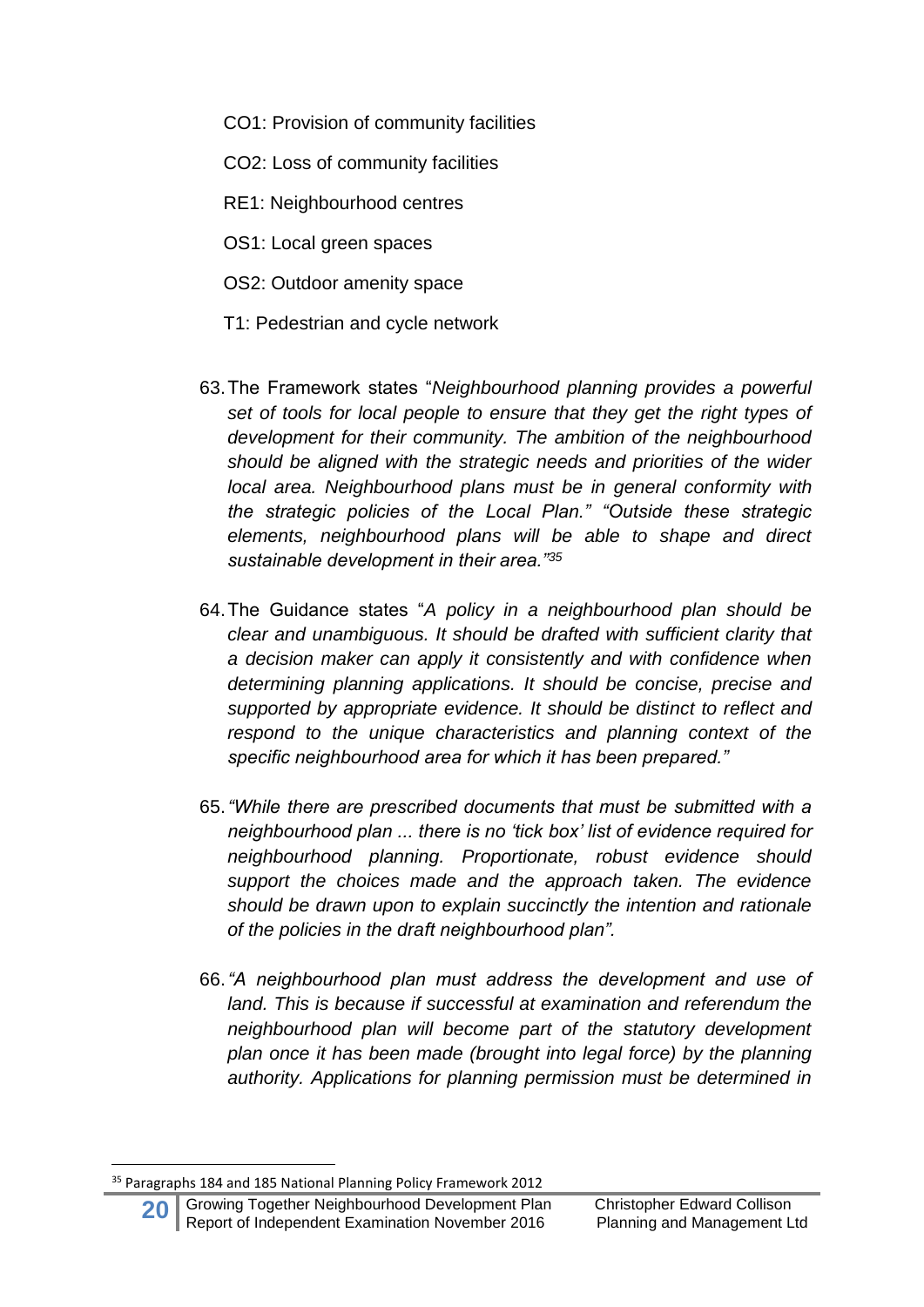*accordance with the development plan, unless material considerations indicate otherwise."<sup>36</sup>*

67.If to any extent a policy set out in the Neighbourhood Plan conflicts with any other statement or information in the plan, the conflict must be resolved in favour of the policy. Given that policies have this status, and if the Neighbourhood Plan is made they will be utilised in the determination of planning applications and appeals, I have examined each policy individually in turn.

### **Policy DES1: High quality design**

- 68.This policy seeks to establish design principles that new development should meet.
- 69.It is unnecessary and confusing for one policy to state "*within the Growing Together area"* as all the policies of the Neighbourhood Plan apply in all the neighbourhood area, unless a part of the area is specified. The policy includes the term *"should be designed to*" but the implications of meeting, or not meeting the principles, is not stated. I have recommended modification in these respects so that the policy will provide a practical framework within which decisions on planning applications can be made as required by paragraph 17 of the Framework.
- 70.Provision g of the Policy refers to the principles of "Secured by Design". The Secured by Design approach is a hugely valuable initiative that has delivered countless successes in improving security in developments across the country. The Secured by Design principles when implemented have proven successful in reducing crime, and in reducing the fear of crime. Consultation has shown these are important considerations in the plan area. The Secured by Design Homes 2016 Version 1 (February 2016) is a comprehensive document of 69 pages that includes gold, silver and bronze graded security levels. The Secured by Design website includes a series of other documents relating to different types of developments and advice. Reference to an entire document, or a suite of documents, does not provide a practical framework within which decisions on planning applications can be made as required by paragraph 17 of the Framework. A practical approach is achieved where specific elements of the Secured by Design approach are identified in a policy. Provision d of Policy DES1 does in fact include relevant Secured by Design

<sup>&</sup>lt;sup>36</sup> See section 38(6) of the Planning and Compulsory Purchase Act 2004.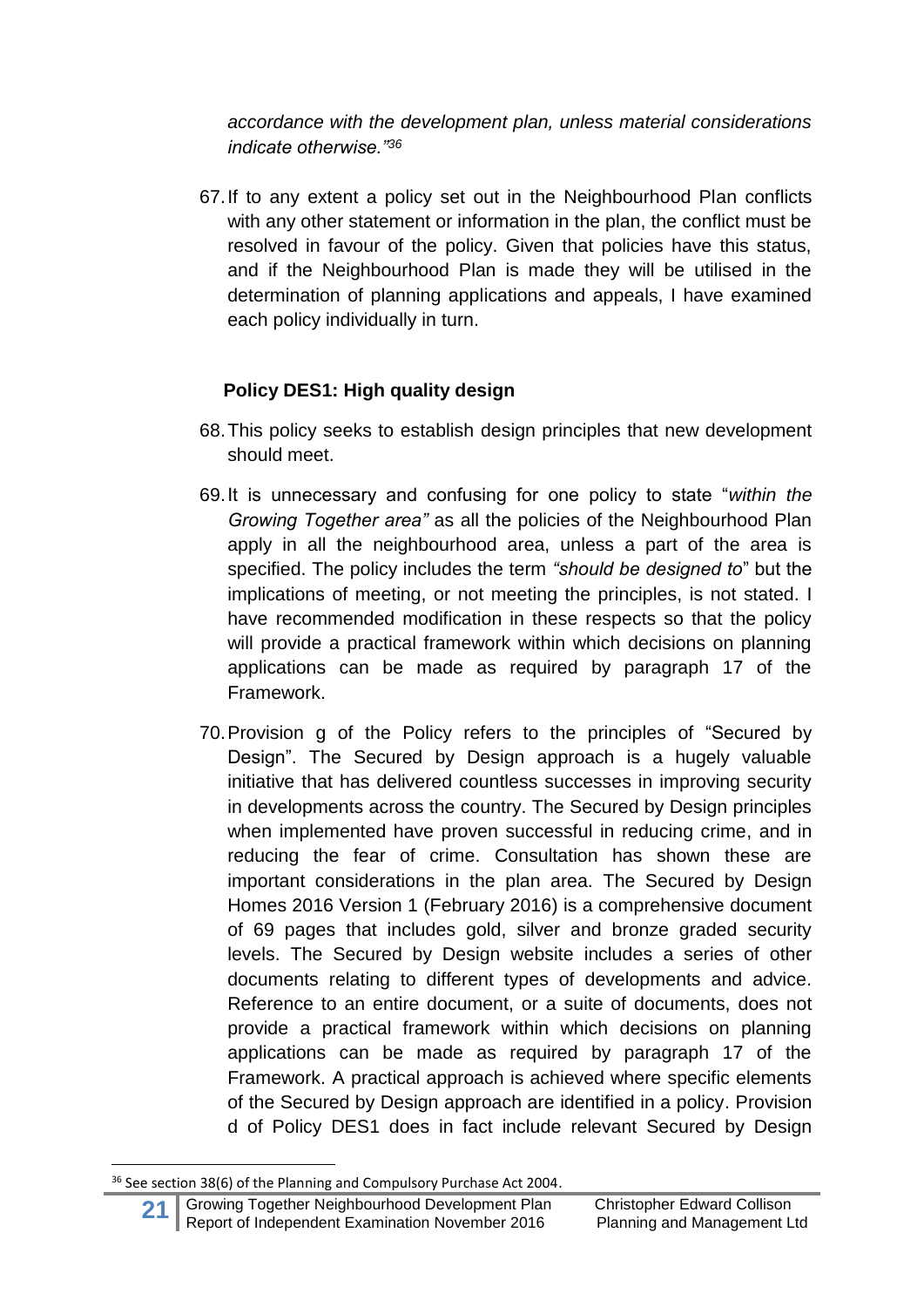principles, as do other polices of the Neighbourhood Plan, in particular Policy OS2, and Policy T1. In this way, specific Secured by Design principles are able to be taken into consideration in the determination of planning applications. The Guidance states "*Mandatory Building Regulations covering the physical security of new dwellings came into force on 1 October 2015 and planning authorities should no longer seek to impose any additional requirements for security of individual dwellings through plan policies, though designing for security of site layout remains a valid planning consideration."* I recommend a modification so that the general reference to Secured by Design contained in provision g of the Policy is deleted, and instead is given increased prominence in the supporting text taking into account the Guidance.

- 71.The first part of provision j relates to environmental performance and energy efficiency of developments and seeks to minimise reliance on fossil fuels. This element of the Policy raises several difficulties of application of the Policy through inclusion of imprecise terms of "*high levels*" and "*minimising*". The first part of provision j of the Policy is not sufficiently precise to provide a practical framework within which decisions on planning applications can be made with a high degree of predictability and efficiency as required by paragraph 17 of the Framework.
- 72.The Written Ministerial Statement to Parliament of the Secretary of State (CLG) on 25 March 2015 included the following *"From the date the Deregulation Bill 2015 is given Royal Assent, local planning authorities and qualifying bodies preparing neighbourhood plans should not set in their emerging Local Plans, neighbourhood plans, or supplementary planning documents, any additional local technical standards or requirements relating to the construction, internal layout or performance of new dwellings*". Whilst the Ministerial Statement only applies to new dwellings I have taken it into consideration in recommending a modification of the Policy.
- 73.The aspect of provision j of the Policy that relates to environmental performance and energy efficiency of developments, and seeks to minimise reliance on fossil fuels, does not meet the basic conditions and should be deleted. Given the particular importance of the environmental performance and energy efficiency of dwellings in the plan area arising from Stock Condition considerations, and the particular incidence of fuel poverty in the neighbourhood area, an appropriate statement could be included in the 'Next Steps and Implementation' section of the Plan as a community aspiration. Given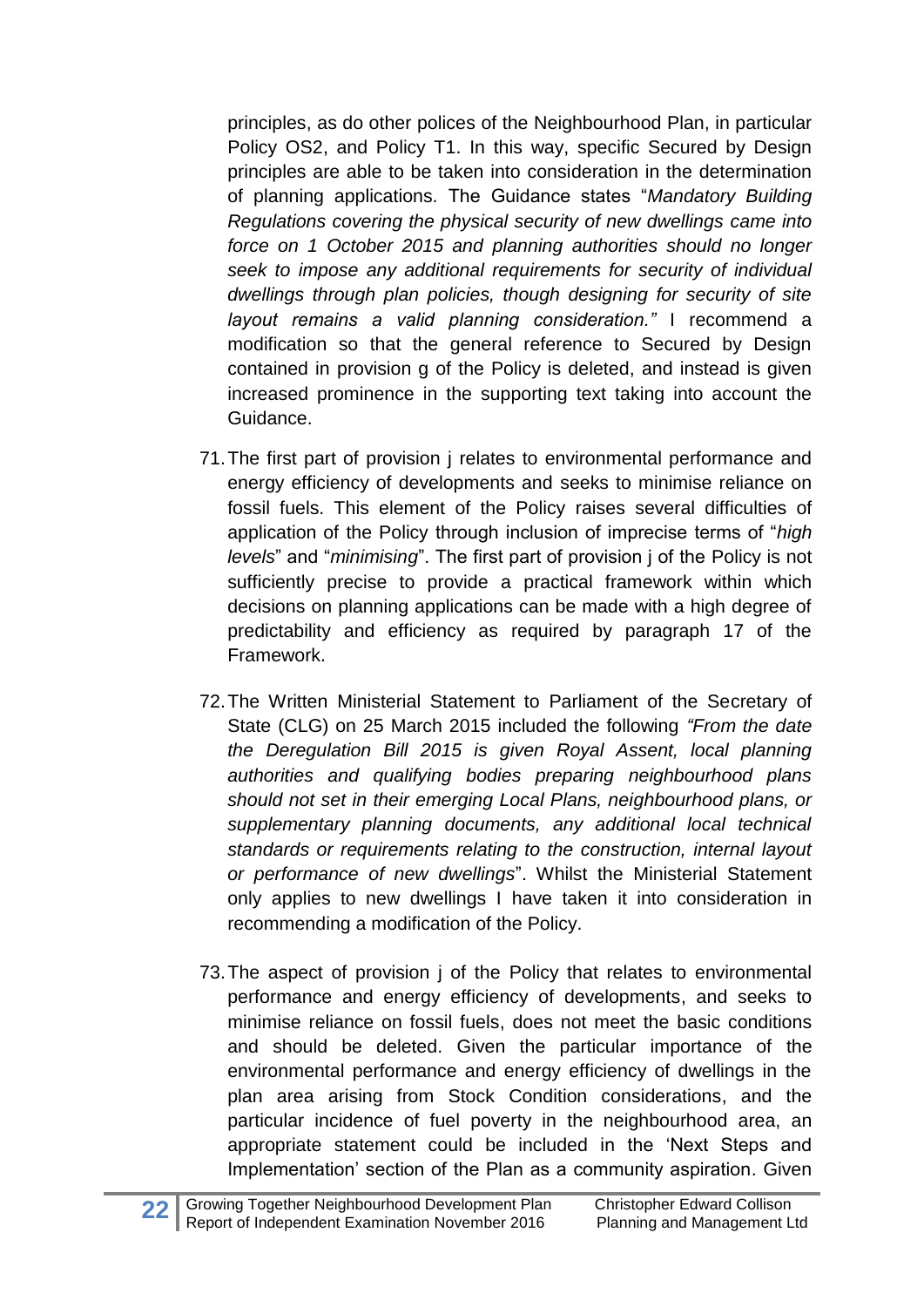the clarity of the Ministerial Statement identified I do not consider the flexibility of "*having regard to"* that I have identified earlier in my report, could realistically be applied in this instance. A statement of community aspiration in the 'Next Steps and Implementation' section could not and would not form part of the Statutory Plan.

74.The policy seeks to shape and direct sustainable development to ensure that local people get the right type of development for their community. The policy is in general conformity with the strategic policies contained in the Development Plan and in particular Policies SA, S10, S11 and N11 of the Joint Core Strategy. The policy has regard to the components of the Framework concerned with promoting sustainable transport; requiring good design; promoting healthy communities; meeting the challenge of climate change in terms of energy generation; conserving and enhancing the natural environment; and conserving and enhancing the historic environment. Subject to the recommended modification this policy meets the basic conditions.

### **Recommended modification 1: In Policy DES1**

- **commence the Policy with "To be supported"**
- **delete "within the Growing Together area"**
- **delete provision g and transfer to supporting text**
- **delete provision j and present the second sentence of provision j as a free-standing sentence after provision i**

**The first sentence of provision j could be included in the Next Steps and Implementation section of the Plan as a non-statutory community aspiration**

### **Policy H1: Housing mix**

- 75.This policy seeks to establish that proposals for new residential development should provide a mix of homes, and maximise the proportion of affordable housing provision. The Policy also states smaller affordable homes will be particularly welcome.
- 76.The term "*taking into account identified housing needs and changes in population profile*" is imprecise in several respects. To take into account does not necessarily have any effect. It is unclear which housing needs and which changes in population profile are referred to. I have recommended use of the term *"*that reflects the latest assessment of local housing needs*"* so that the Policy provides a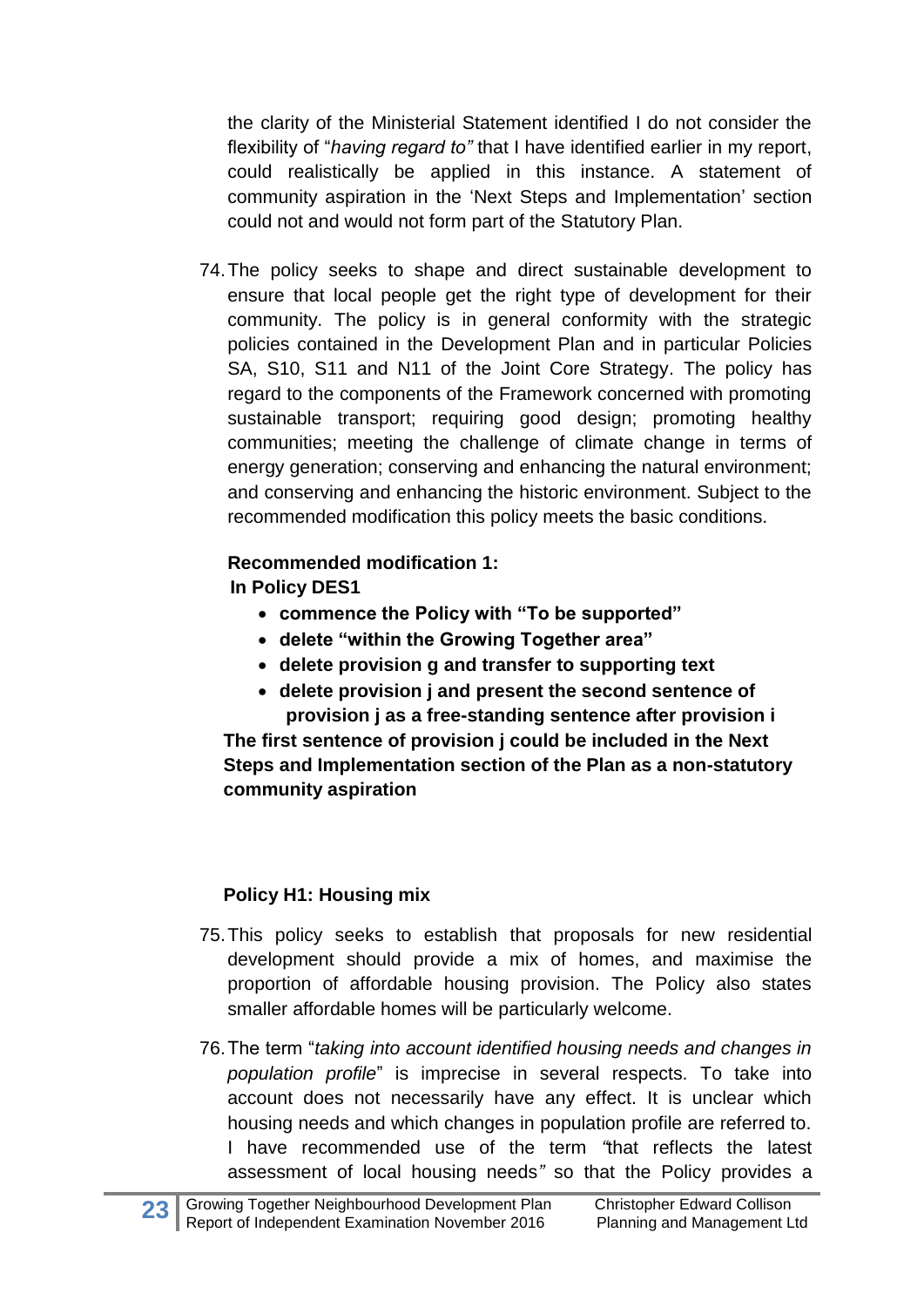practical framework within which decisions on planning applications can be made with a high degree of predictability and efficiency as required by paragraph 17 of the Framework.

- 77.The second and third sentences of the Policy refer to affordable housing. The policy refers to "*house*" but no justification is given to exclude other types of accommodation. I recommend a modification to use the term "homes". Policy H1 reflects the recognition of the need to consider viability but that requirement is already established in both Policy H2 of the JCS, and in paragraph 173 of the Framework. There is however a need to consider other aspects of national policy and advice, and other aspects of Local Plan policy.
- 78.There are specific circumstances where contributions for affordable housing should not be sought. On 19 May 2016 following the Order of the Court of Appeal dated 13 May 2016, which gave legal effect to the policy set out in the Written Ministerial Statement of 28 November 2014 Government renewed the Guidance which states *"contributions should not be sought from developments of 10-units or less, and which have a maximum combined gross floorspace of no more than 1000 square metres."* Policy H2 of the Joint Core Strategy establishes, with respect to the 'Northampton related development area' in which the Neighbourhood Area lies, a 35% proportion of affordable housing percentage requirement, and a 15 or more dwellings site size threshold for on-site provision of affordable housing. There is no conflict between the national and Local Plan policies. These policies together establish a practical framework for decision taking in respect of planning applications. If a neighbourhood plan policy is to serve a purpose it must provide an additional level of detail and/or a distinct local approach to that set out in the strategic policy without undermining that policy.
- 79.Policy H1 includes the term *"Local Plan policy*". This term is imprecise and cross-referencing to other policies is unnecessary. The term "seek to *maximise"* is also imprecise. These terms and the term "*particularly welcome*" do not provide a practical framework within which decisions on planning applications can be made with a high degree of predictability and efficiency as required by paragraph 17 of the Framework. I have recommended a modification in these respects that would be appropriate having regard for national policy and advice; and that is in general conformity with the strategic policies contained in the Development Plan; and which represents an additional level of policy providing a distinct local approach. The Policy as recommended to be modified will continue to inform the preparation of development proposals. This will be of importance in the Neighbourhood Area. The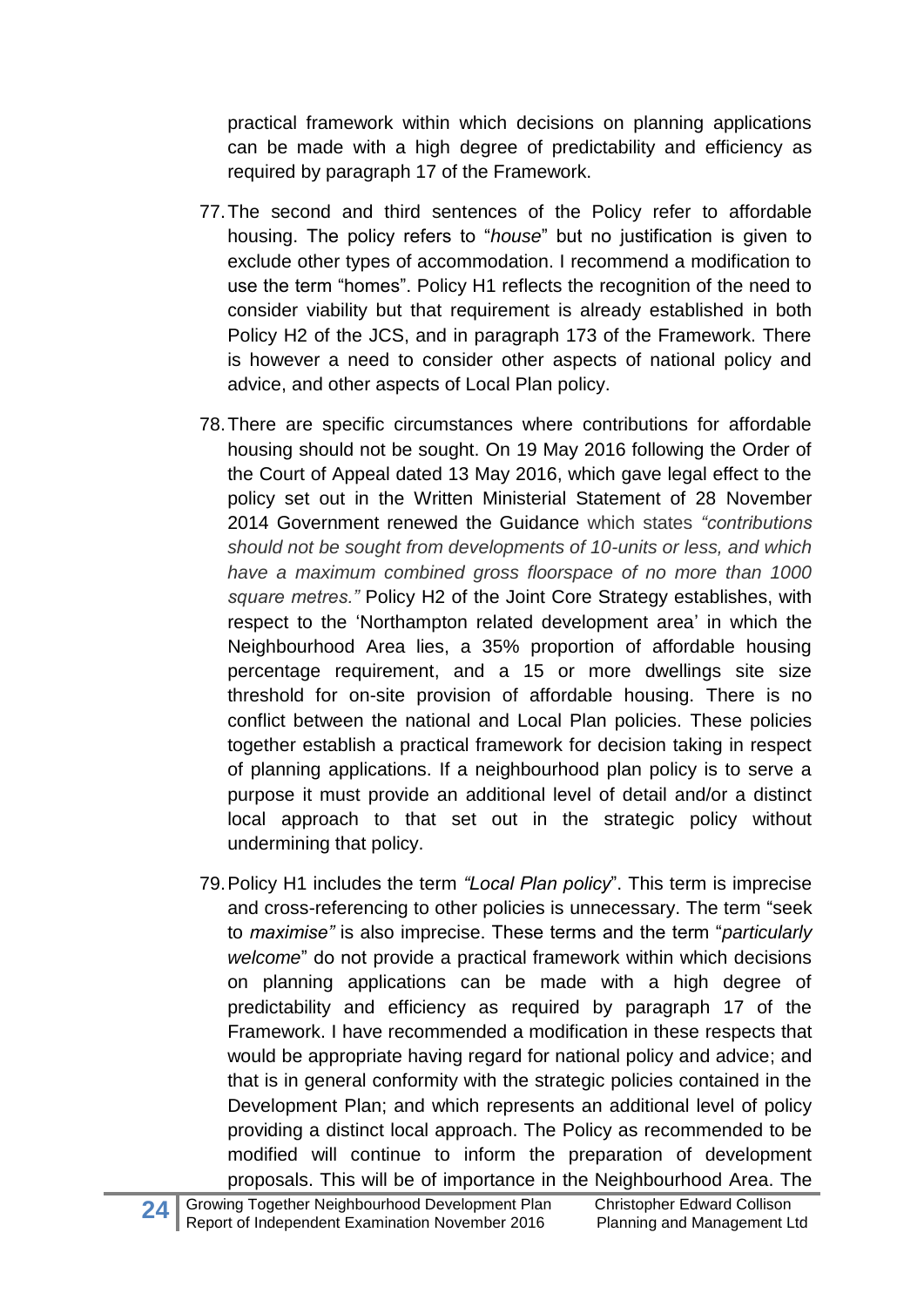JCS anticipates that within the Northampton Related Development Area less than 6% of housing provision will be on sites providing 15 or less dwellings. The Neighbourhood Plan however, covering an area that has substantially been previously developed, identifies potential for a number of small-scale housing development proposals on underutilised sites, including garage sites, that would be below the JCS Policy H2 threshold of 15 dwellings.

80.The policy seeks to shape and direct sustainable development to ensure that local people get the right type of development for their community. The policy is in general conformity with the strategic policies contained in the Development Plan and in particular Policies S1, S3, H1 and H2 of the Joint Core Strategy. The policy has regard to the components of the Framework concerned with delivering a wide choice of high quality homes. Subject to the recommended modification this policy meets the basic conditions.

#### **Recommended modification 2:**

**Replace Policy H1 with "Proposals for new residential development should provide a mix of types of homes that reflects the latest assessment of local housing needs. Proposals that will deliver affordable homes, particularly 1 and 2 bedroom units, will be supported"**

#### **Policy H2: Small-scale housing development**

- 81.This policy seeks to establish conditional support for proposals for small-scale housing development of 1 to 9 dwellings.
- 82.Use of the term "*may*" introduces uncertainty into the Policy. I have recommended deletion of that word. Provisions b and c of the Policy refer to other policies of the Neighbourhood Plan. Cross-referencing of policies is unnecessary. I have recommended deletion of that crossreferencing. These modifications are recommended so that the Policy provides a practical framework within which decisions on planning applications can be made with a high degree of predictability and efficiency as required by paragraph 17 of the Framework.
- 83.The policy seeks to shape and direct sustainable development to ensure that local people get the right type of development for their community. The policy is in general conformity with the strategic policies contained in the Development Plan and in particular Policies S1, S3, and N1 of the Joint Core Strategy. The policy has regard to the components of the Framework concerned with delivering a wide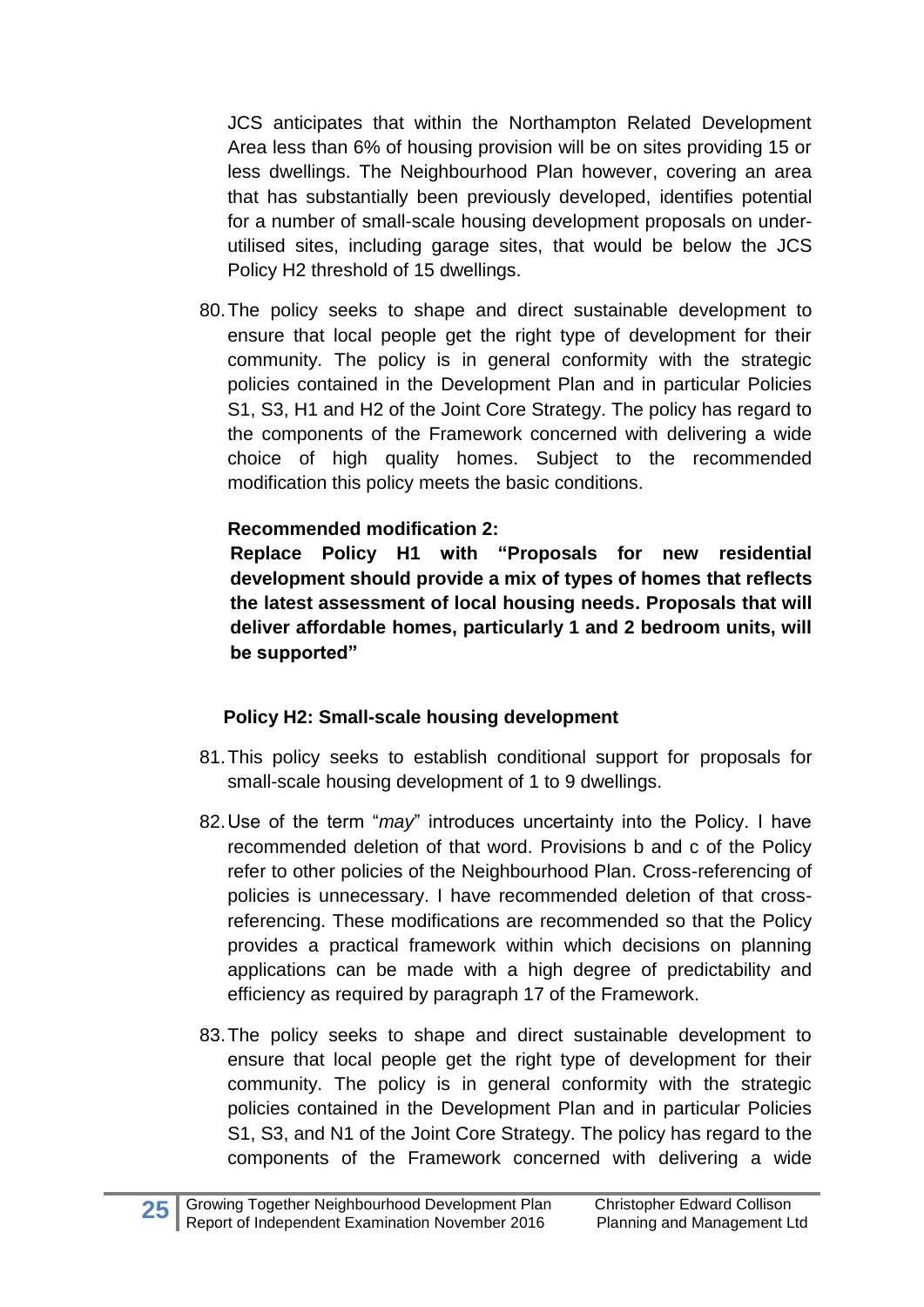choice of high quality homes. Subject to the recommended modification this policy meets the basic conditions.

#### **Recommended modification 3: In Policy H2**

- **combine the introductory statement and the text of provision a to form a single sentence**
- **delete provisions b and c**
- **delete "may"**

### **Policy DEV1: Priority development areas**

- 84.This policy seeks to establish conditional support for proposals for mixed use development of 3 previously developed sites. Proposals must meet the needs of the local community, and uses that would do so are specified.
- 85.Anglian Water has in a representation stated "*All brownfield sites which are identified for redevelopment must take the opportunity to remove any surface water flows found to be currently discharging to the foul or combined sewerage network. The demolished site should be, where practical, treated as if it was greenfield. Brownfield sites must still follow the surface water management hierarchy to determine whether infiltration techniques or a connection to a watercourse can be utilised prior to the consideration of a connection to a dedicated public surface water sewer where capacity is available. This ensures there is a sustainable drainage strategy for the lifetime of the development and reduces the risk of pollution and flood risk."* Anglian Water has also stated that as the precise mix of uses is unknown they would wish to comment further as part of the planning application process. I have recommended a modification so that the requirement for a sustainable drainage strategy as part of development proposals is included in the Policy.
- 86.Use of the term "*include*" introduces uncertainty into the Policy however I am satisfied that proposals including uses other than those listed would need to demonstrate those other uses will meet the needs of the local community. Provision c of the Policy refers to another policy of the Neighbourhood Plan. Cross-referencing of policies is unnecessary. I have recommended deletion of that cross-referencing so that the Policy provides a practical framework within which decisions on planning applications can be made with a high degree of predictability and efficiency as required by paragraph 17 of the Framework.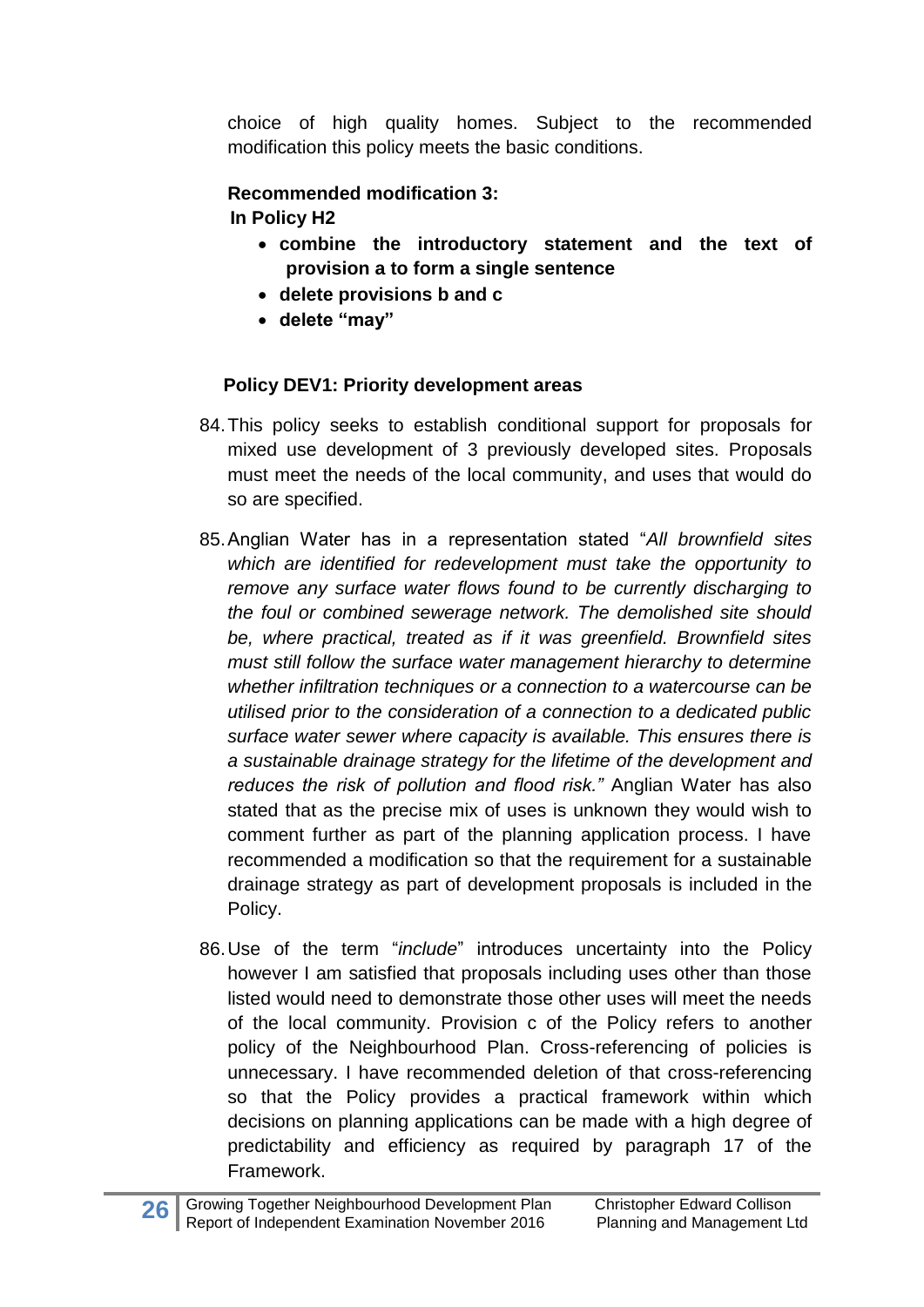87.The policy seeks to shape and direct sustainable development to ensure that local people get the right type of development for their community. The policy is in general conformity with the strategic policies contained in the Development Plan and in particular Policies S1, S4, RC1, E6 and N11 of the Joint Core Strategy. The policy has regard to the components of the Framework concerned with building a strong, competitive economy, delivering a wide choice of high quality homes, and promoting healthy communities. Subject to the recommended modification this policy meets the basic conditions.

#### **Recommended modification 4: In Policy DEV1 replace provision c with "include a sustainable drainage strategy for the lifetime of the development"**

### **Policy CO1: Provision of community facilities**

- 88.This policy seeks to establish conditional support for proposals for new or improved community facilities. Specified types of facilities are particularly welcomed.
- 89.The term "*particularly welcome*" does not provide a practical framework within which decisions on planning applications can be made with a high degree of predictability and efficiency as required by paragraph 17 of the Framework. I have recommended a modification in this respect.
- 90.The policy seeks to shape and direct sustainable development to ensure that local people get the right type of development for their community. The policy is in general conformity with the strategic policies contained in the Development Plan and in particular Policy RC2 of the Joint Core Strategy. The policy has regard to the components of the Framework concerned with promoting healthy communities. Subject to the recommended modification this policy meets the basic conditions.

#### **Recommended modification 5: In Policy CO1 after "welcome" insert "and supported"**

#### **Policy CO2: Loss of community facilities**

91.This policy seeks to establish that loss of community facilities will not be permitted except in specified circumstances.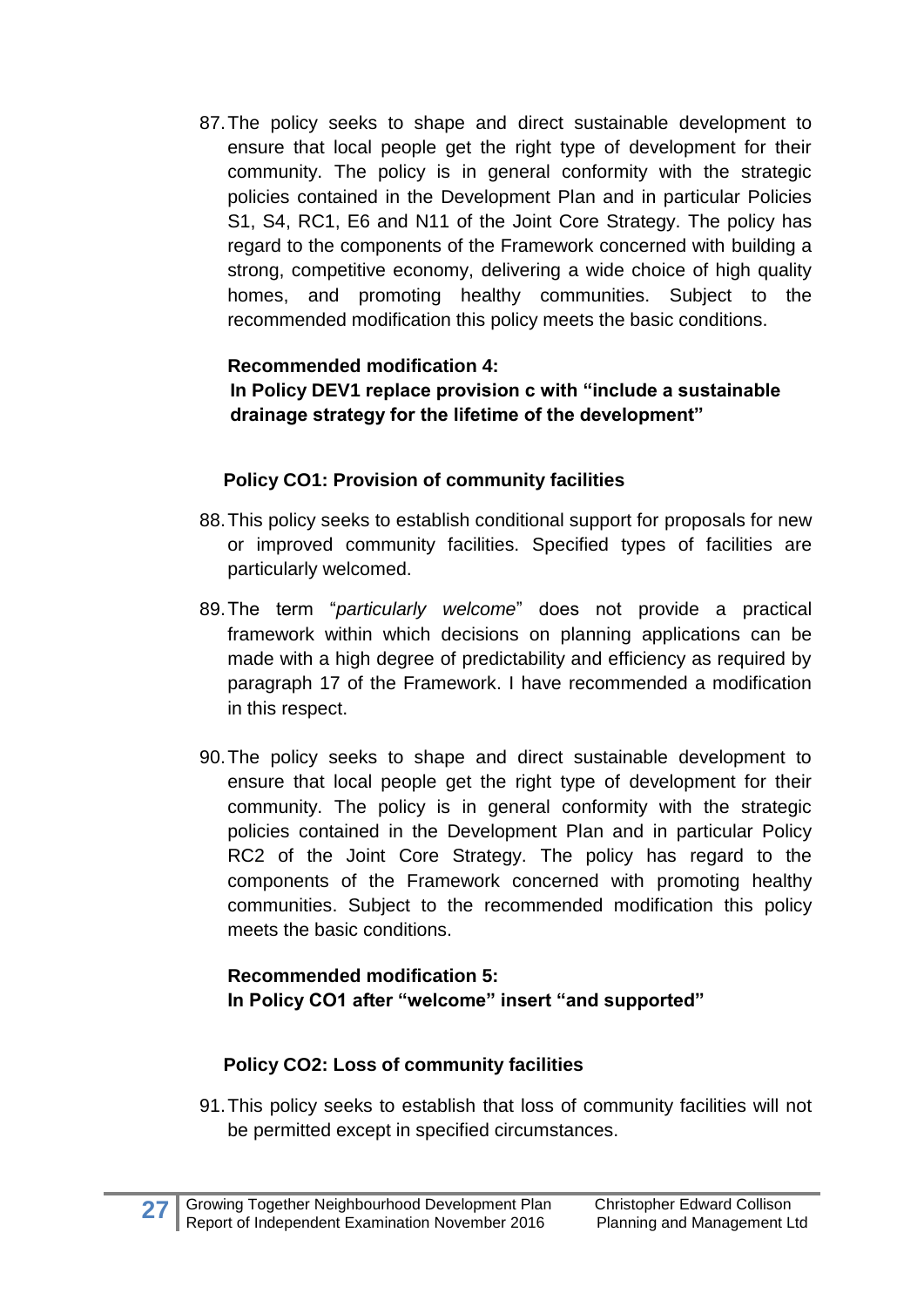- 92.The Policy includes the phrase *"will not be permitted"*. With regard to the issue of decision making the Framework states "*the planning system is plan-led. Planning law requires that applications for planning permission must be determined in accordance with the development plan, unless material considerations indicate otherwise".* This basis for decision making should be made clear. The Policy should use the term "will not be supported" in recognition that the basis of decision making is the development plan unless material considerations indicate otherwise. The material considerations at the time of determination of a future planning application are unknown and therefore cannot be dismissed through a policy that states development will not be permitted. I have recommended a modification to the Policy so that the basis of decision making on planning applications should be clarified.
- 93.The term "*the proposed alternative use"* is imprecise. A wide range of uses could be seen as providing equal or greater benefits to the local community. I have recommended a modification to clarify that the alternative use should be a community facility of equal or greater benefit to the local community. I have recommended a modification to correct the section number of the 'Next Steps and Implementation' section of the submission draft.
- 94.The policy seeks to shape and direct sustainable development to ensure that local people get the right type of development for their community. The policy is in general conformity with the strategic policies contained in the Development Plan and in particular Policy RC2 of the Joint Core Strategy. The policy has regard to the components of the Framework concerned with promoting healthy communities. Subject to the recommended modification this policy meets the basic conditions.

**Recommended modification 6: In Policy CO2**

- **delete "permitted" and insert "supported"**
- **after "alternative" insert "community facility"**
- **delete "Section 8" and insert "Section 7"**

### **Policy RE1: Neighbourhood centres**

95.This policy seeks to establish support for proposals that contribute to the vitality and viability of 3 named neighbourhood centres. Loss of existing retail floorspace will be resisted unless specified circumstances exist. Proposals for retail development outside the neighbourhood centres will only be supported where it can be clearly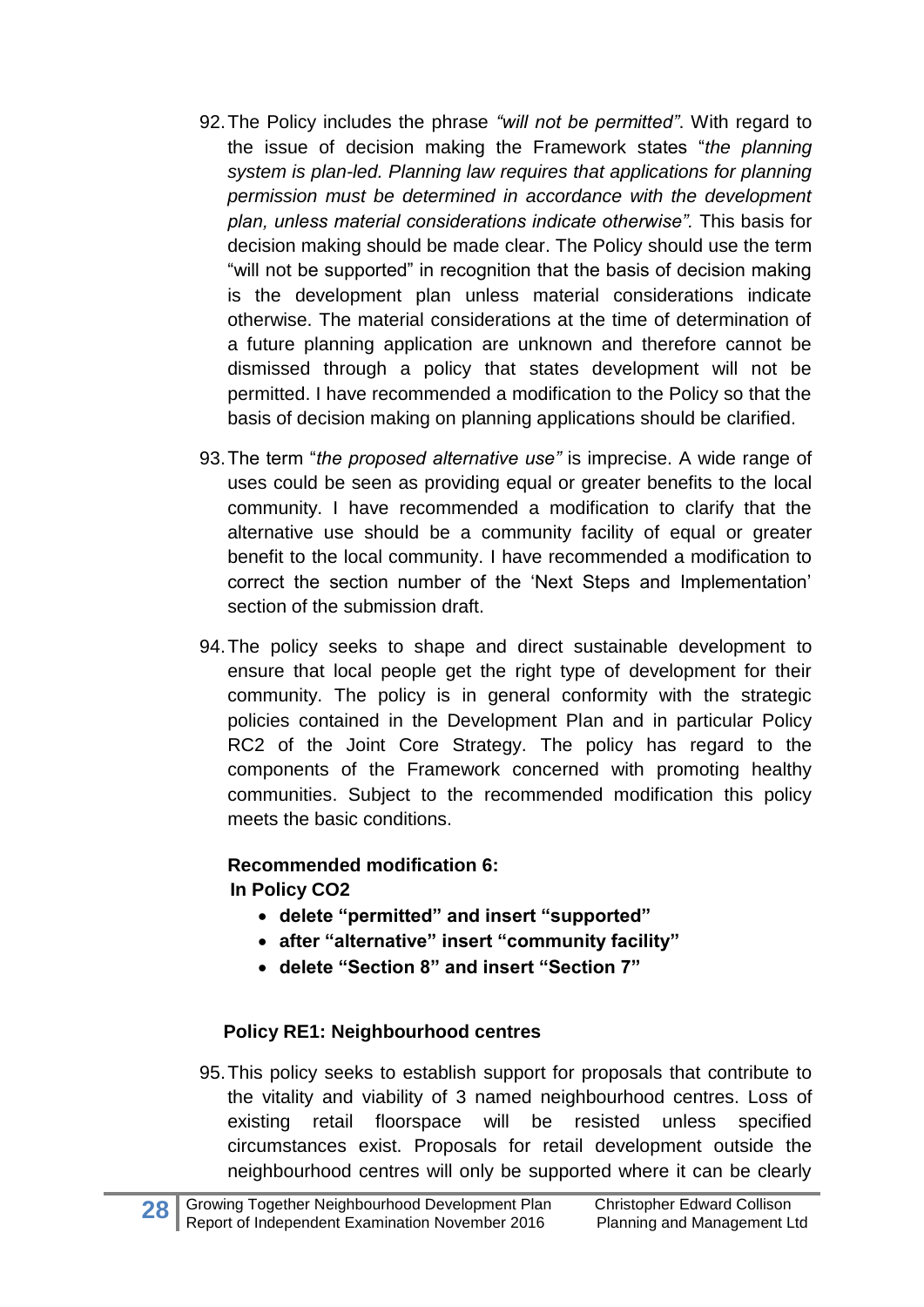demonstrated that these would not harm the vitality or viability of these centres.

- 96.The requirement for a proposal to contribute to all 3 neighbourhood centres is not sufficiently justified. I have recommended a modification to clarify a proposal need only contribute to the vitality or viability of any one of the neighbourhood centres. The term "*there*" is imprecise and introduces uncertainty into the Policy. I have recommended a modification in this respect so that the Policy provides a practical framework within which decisions on planning applications can be made with a high degree of predictability and efficiency as required by paragraph 17 of the Framework.
- 97.The policy seeks to shape and direct sustainable development to ensure that local people get the right type of development for their community. The policy is in general conformity with the strategic policies contained in the Development Plan and in particular Policy S2 of the Joint Core Strategy. The policy has regard to the components of the Framework concerned with promoting healthy communities. Subject to the recommended modification this policy meets the basic conditions.

### **Recommended modification 7: In Policy RE1**

- **after "viability of" insert "any of"**
- **delete "there" and insert "proposals"**
- **before "key" insert "a"**

#### **Policy OS1: Local green spaces**

- 98.This policy seeks to designate 11 Local Green Spaces shown on Figure 14. Appendix 1 to the Neighbourhood Plan includes details of each area proposed for designation including a map at sufficient scale to identify the precise boundaries of the land proposed for designation. I have visited each of the areas proposed for designation.
- 99.The Framework states *"Local communities through local and neighbourhood plans should be able to identify for special protection green areas of particular importance to them. By designating land as Local Green Space local communities will be able to rule out new development other than in very special circumstances. Identifying land as Local Green Space should therefore be consistent with the local planning of sustainable development and complement investment in sufficient homes, jobs and other essential services. Local Green*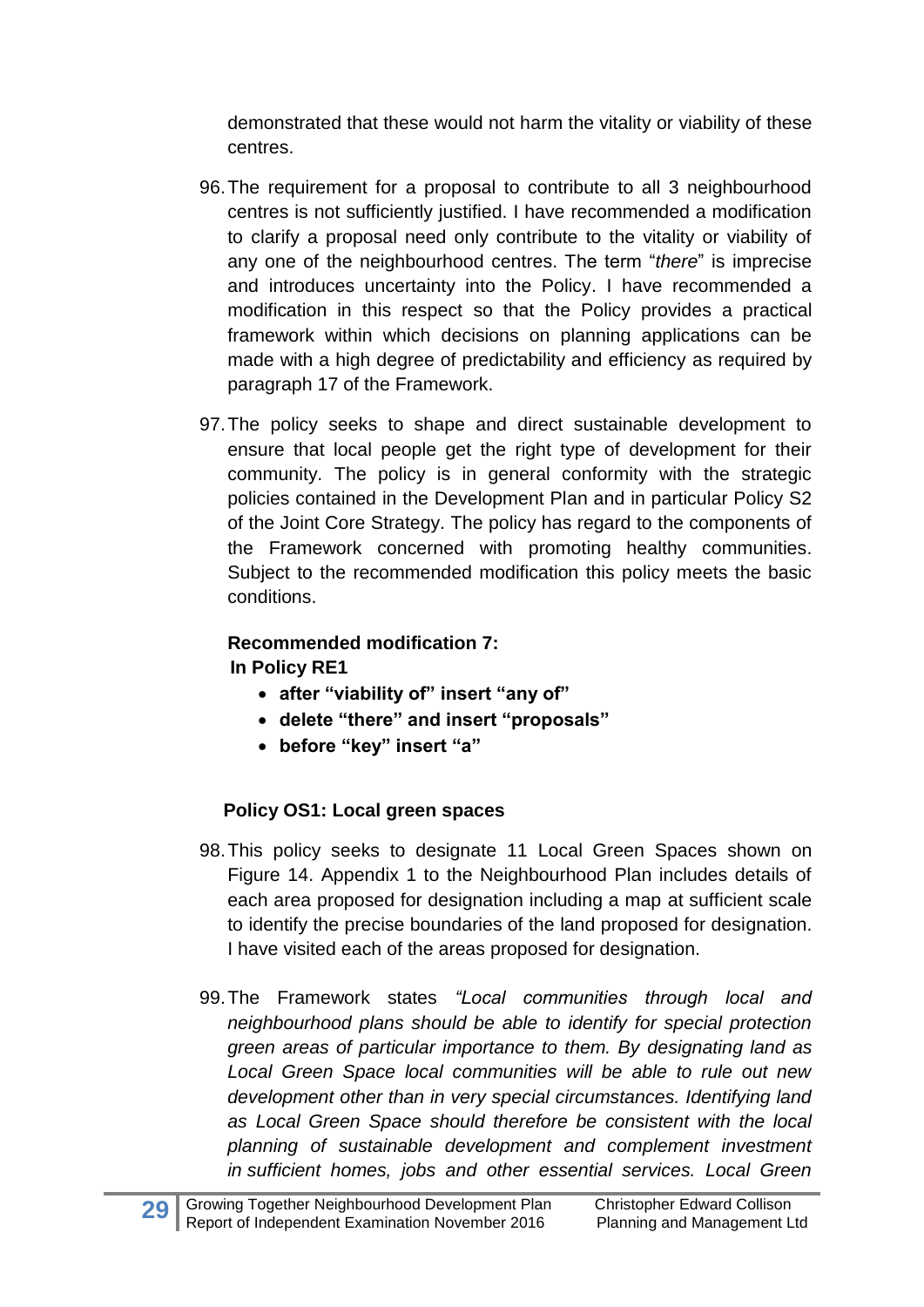*Spaces should only be designated when a plan is prepared or reviewed, and be capable of enduring beyond the end of the plan period."* 

- 100. I find the Local Green Space designations are being made when a neighbourhood plan is being prepared, and I have seen nothing to suggest the designations are not capable of enduring beyond the end of the plan period. The Guidance states *"Designating any Local Green Space will need to be consistent with local planning for sustainable development in the area. In particular, plans must identify sufficient land in suitable locations to meet identified development needs and the Local Green Space designation should not be used in a way that undermines this aim of plan making.*" The intended designations are consistent with the local planning of sustainable development contributing to the promotion of healthy communities, and conserving and enhancing the natural environment, as set out in the Framework. I consider the submission draft Neighbourhood Plan is consistent with provision for sufficient land to meet development needs.
- 101. The Framework states that: *"Local Green Space designation will not be appropriate for most green areas or open space. The designation should only be used:* 
	- *where the green space is in reasonably close proximity to the community it serves;*
	- *where the green area is demonstrably special to a local community and holds a particular local significance, for example because of its beauty, historic significance, recreational value (including as a playing field), tranquillity or richness of its wildlife; and*
	- *where the green area concerned is local in character and is not an extensive tract of land.*

I have given careful consideration to the fact that Lings Wood, which is a designated Local Nature Reserve managed on behalf of the Borough Council by the Wildlife Trust for Bedfordshire, Cambridgeshire and Northamptonshire, is 22 hectares in area. Whilst this is a large area it is linear in form and well-integrated with the surrounding residential areas. The Lings Wood proposed designated area is made up of distinct parts. It cannot be viewed as a single entity. I found the area proposed for designation offers an episodic experience. I do not regard the area in question as an extensive tract of land in its particular geographic context. The area in question functions and is perceived as a green space surrounded by extensive residential development and performing the important role of breaking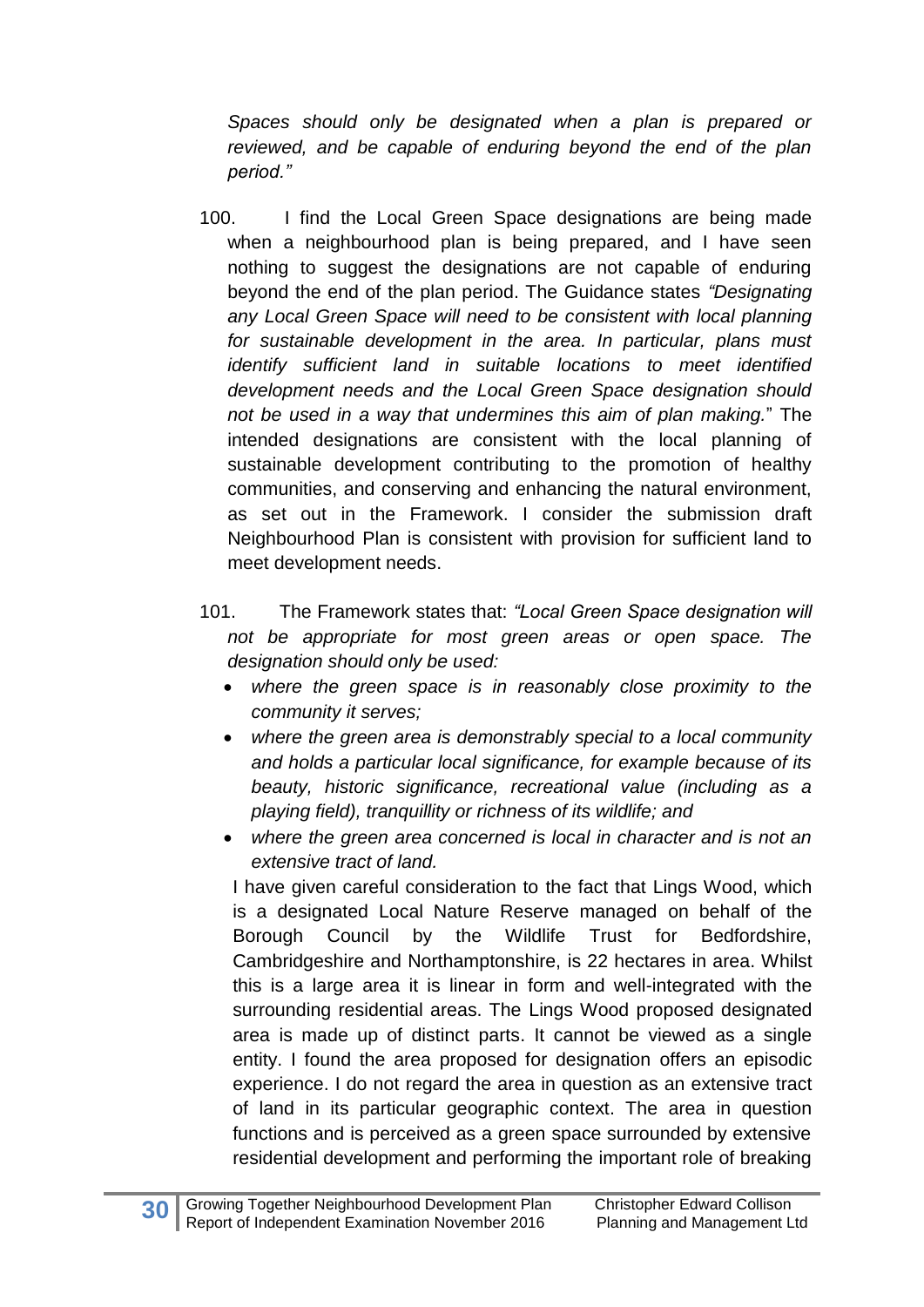the otherwise continuity of built development. I find the 11 intended Local Green Space designations relate to green space that is in reasonably close proximity to the community it serves; and the green areas are local in character and are not an extensive tract of land.

- 102. Appendix 1 of the submission draft Neighbourhood Plan includes a statement why each of the sites proposed for designation as Local Green Space is demonstrably special to the local community with a particular significance. The statements offer sufficient evidence for me to conclude the areas proposed for designation as Local Green Space are demonstrably special to a local community and hold a particular local significance.
- 103. The policy seeks to shape and direct sustainable development to ensure that local people get the right type of development for their community. The policy is in general conformity with the strategic policies contained in the Development Plan and in particular Policies RC2, BN2 and BN3 of the Joint Core Strategy. The policy has regard to the components of the Framework concerned with promoting healthy communities, and conserving and enhancing the natural environment. This policy meets the basic conditions.

### **Policy OS2: Outdoor amenity space**

- 104. This policy seeks to establish that new residential development should provide good quality outdoor amenity space as either private gardens, terraces or balconies, or a shared private communal amenity space that meets specified conditions. The Policy also states areas of existing amenity space that provide opportunities for leisure and recreation should be retained and enhanced.
- 105. The policy seeks to shape and direct sustainable development to ensure that local people get the right type of development for their community. The policy is in general conformity with the strategic policies contained in the Development Plan and in particular Policy H4 of the Joint Core Strategy. The policy has regard to the components of the Framework concerned with delivering a wide choice of high quality homes, requiring good design, promoting healthy communities, and conserving and enhancing the natural environment. This policy meets the basic conditions.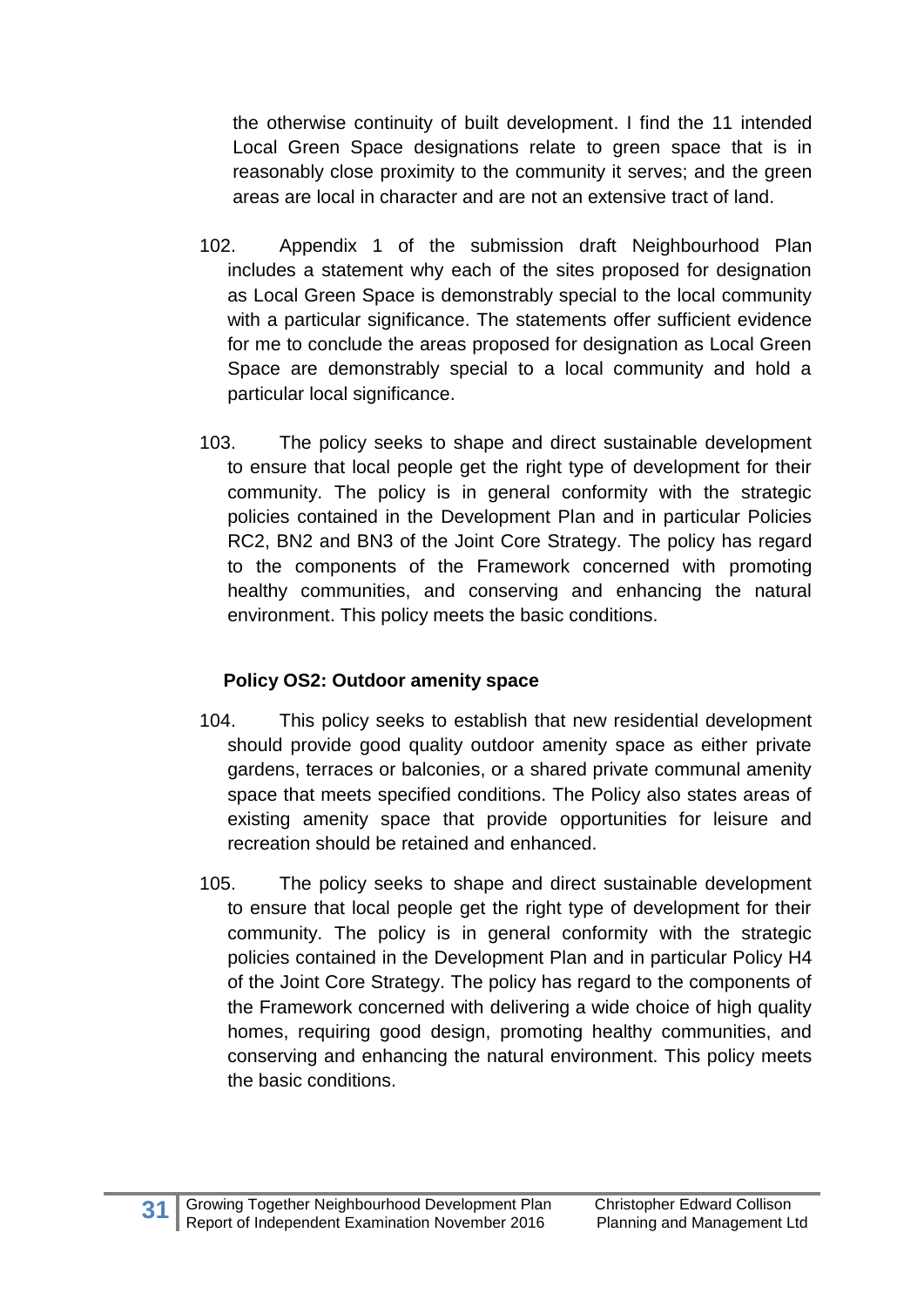### **Policy T1: Pedestrian and cycle network**

- 106. This policy seeks to establish support for proposals that would add to or improve the existing network of cycle routes and footpaths shown on Figure 15. Loss of footpaths and cycle routes will be resisted unless specified circumstances exist. The Policy also requires new development to be designed to create natural surveillance of footpaths and cycle ways and states such routes should benefit from satisfactory lighting to ensure they feel safe and secure.
- 107. I have recommended modification of the final sentence of the Policy in order to improve the clarity of meaning and provide a practical framework within which decisions on planning applications can be made with a high degree of predictability and efficiency as required by paragraph 17 of the Framework.
- 108. The policy seeks to shape and direct sustainable development to ensure that local people get the right type of development for their community. The policy is in general conformity with the strategic policies contained in the Development Plan and in particular Policies C1, C5 and N12 of the Joint Core Strategy. The policy has regard to the components of the Framework concerned with promoting sustainable transport, requiring good design, and promoting healthy communities. Subject to the recommended modification this policy meets the basic conditions

### **Recommended modification 8:**

**In Policy T1 after "routes should" replace the text with "include sufficient lighting to make users feel safe and secure"**

# **Summary and Referendum**

- 109. I have recommended 8 modifications to the Submission Version Plan. I have also made a recommendation for modification of the Neighbourhood Plan in the Annex below.
- 110. I am satisfied that the Neighbourhood Plan $37$ :
	- is compatible with the Convention rights, and would remain compatible if modified in accordance with my recommendations; and

**<sup>.</sup>** <sup>37</sup> The definition of plans and programmes in Article 2(a) of EU Directive 2001/42 includes any modifications to them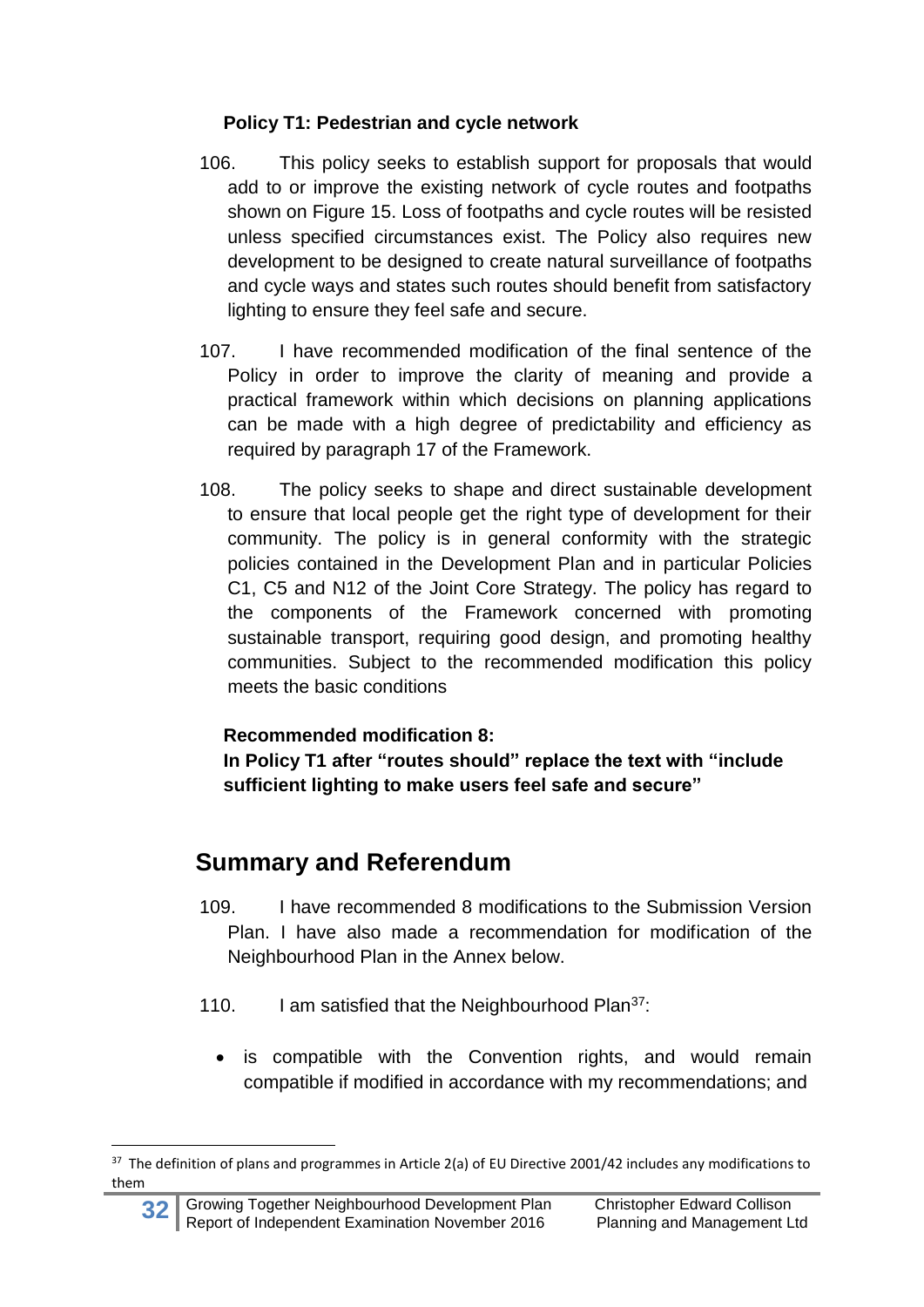- subject to the modifications I have recommended, meets all the statutory requirements set out in paragraph 8(1) of schedule 4B of the Town and Country Planning Act 1990 and meets the basic conditions:
	- having regard to national policies and advice contained in guidance issued by the Secretary of State, it is appropriate to make the plan;
	- the making of the neighbourhood plan contributes to the achievement of sustainable development;
	- the making of the neighbourhood plan is in general conformity with the strategic policies contained in the development plan for the area of the authority (or any part of that area);
	- does not breach, and is otherwise compatible with, EU obligations; and would continue to not breach and be otherwise compatible with EU obligations if modified in accordance with my recommendations; and
	- the making of the neighbourhood plan is not likely to have a significant effect on a European site or a European offshore marine site, either alone or in combination with other plans or projects.<sup>38</sup>

#### **I recommend to the Borough Council that the Growing Together Neighbourhood Forum Neighbourhood Development Plan for the plan period up to 2029 should, subject to the modifications I have put forward, be submitted to referendum.**

111. I am required to consider whether the referendum area should extend beyond the Neighbourhood Plan area and if to be extended, the nature of that extension.<sup>39</sup> I have seen nothing to suggest the referendum area should be extended beyond the designated Neighbourhood Area.

**I recommend that the Neighbourhood Plan should proceed to a referendum based on the area that was designated by the Borough Council as a Neighbourhood Area on 11 September 2013.**

 $38$  Prescribed for the purposes of paragraph 8(2) (g) of Schedule 4B to the 1990 Act by Regulation 32 The Neighbourhood Planning (General) Regulations 2012 and defined in the Conservation of Habitats and Species Regulations 2010 and the Offshore Marine Conservation (Natural Habitats, &c.) Regulations 2007 <sup>39</sup> Paragraph 8(1)(d) Schedule 4B Town and Country Planning Act 1990